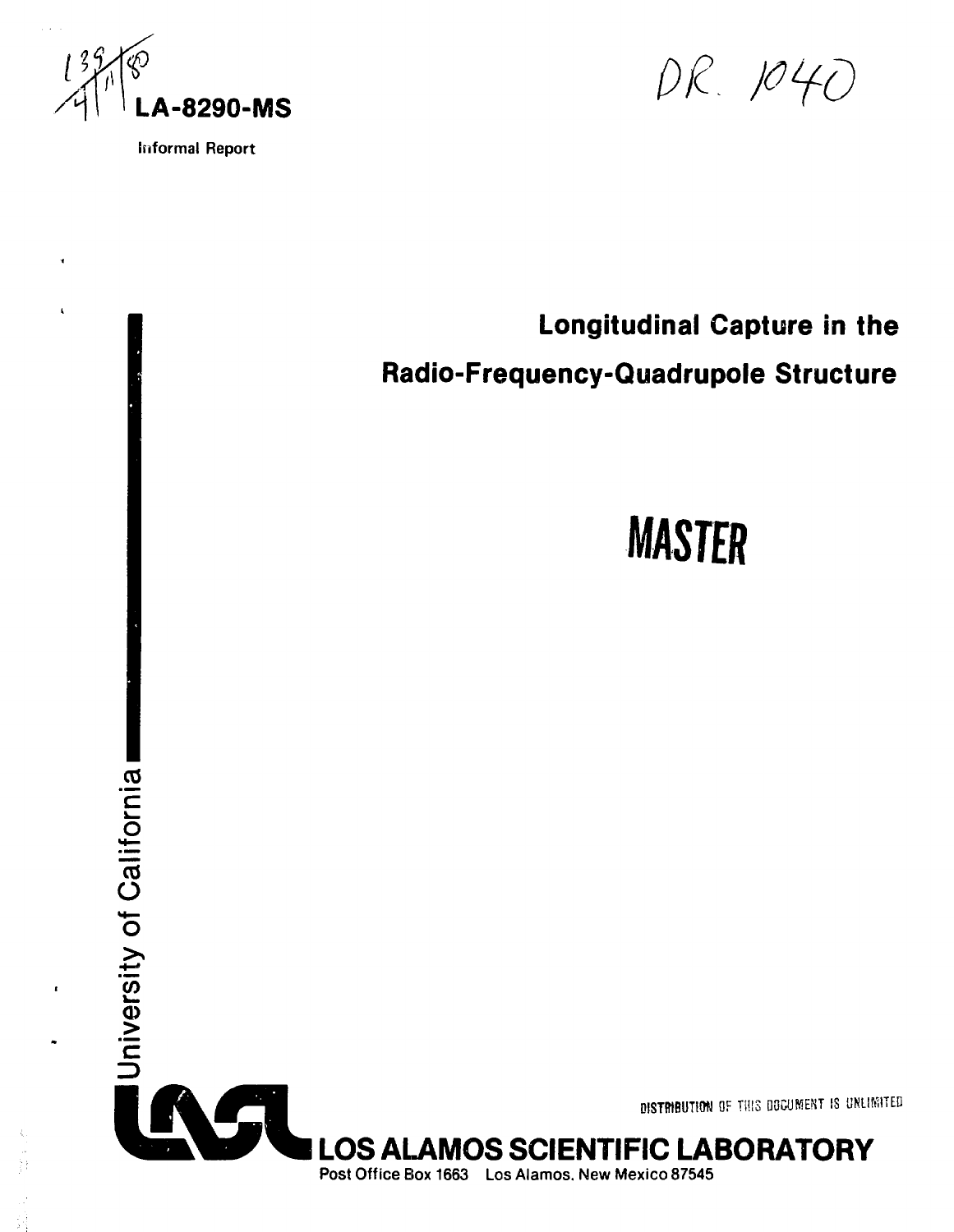# LONGITUDINAL CAPTURE IN THE RADIO-FREQUENCY-QUADRUPOLE STRUCTURE

by

Shigemi Inagaki

## ABSTRACT

The radio-frequency-quadrupole (RFQ) linac structure not only can attain easily transverse focusing in the low-beta region, but also can obtain very high capture efficiency because of its low beta-lambda and low-particle rigidity. An optimization study of the zero space-charge longitudinal capture in an RFQ linac that yields configurations with large capture efficiency is described.

I. INTRODUCTION

In 1956, Ia. B. Fainberg<sup>1</sup> proposed an alternating-phase-focusing (APF) structure to obtain longitudinal and transverse stability without using foils, grids, or external focusing methods. However, the APF structure received little attention because it has a narrow stability region in a simple FODO arrangement until D. A. Swenson of the Los Alamos Scientific Laboratory (LASL) adapted a low-energy APF section into the Pion Generator for Medical Irradiations (PIGMI) program.<sup>2</sup> In the early 1960s, G. M. Anisimov and V. A. Teplyakov<sup>3</sup> proposed giving up axial symmetry to provide alternating focusing. F. Fer et al.<sup>4</sup> reported the results of APF field measurements for drift tubes having rectangular holes. Then a structure using **gaps with a horn** was built. In 1969, I. M. Kapchskii and V. A. Teplyakov<sup>5</sup> proposed to generate an rf field by a configuration of four conducting wires. Various versions included a four-chamber resonator, a double-H resonator, a four-vane cavity, and a cloverdeaf cavity. Comprehensive theoretical studies are reported in Refs. 6 and 7.

 $\mathbf{1}$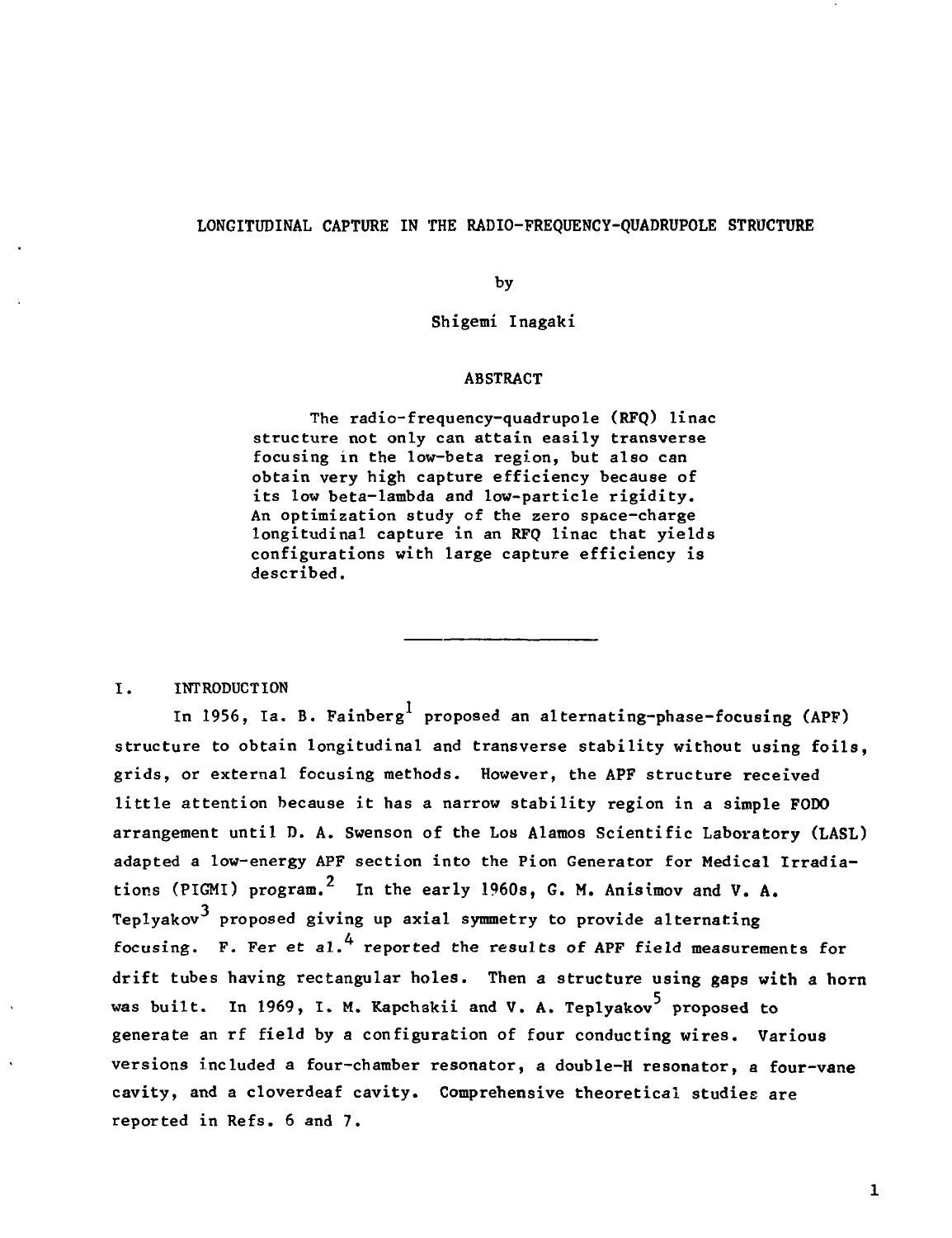The USSR proposes to use this structure in an intense neutron generator linac. $^8$  In the first stage of the Russian URAL-15 accelerator, which will be used as a proton synchroton injector at the Institute of High Energy Physics, the double-H resonator structure will accelerate protons from 0-1 MeV to 1.97 MeV. $9$ 

In 1978, the Accelerator Technology Division at LASL did comprehensive studies<sup>10</sup> for a radio-frequency-quadrupole (RFO) structure for the Hanford Engineering Development Laboratory (HEDL) linac for the Fusion Materials Irradiation Testing (FMIT) Facility. Some recent LASL studies are reported in Refs. 11-13.

These studies indicate that the injection energy can be reduced significantly to as low as 50 kV at 440 MHz for protons. In this case the first cell length, which is defined as  $\beta\lambda/2$ , is 3.52 mm. Another advantage is that the RFQ structure can function as a buncher. The synchronous phase angle can be set at  $-90^{\circ}$  in the injector and increased gradually until it becomes a constant value, for instance,  $-30^{\circ}$  for a conventional drift-tube linac. Also, the field strength can be changed to give a good capture efficiency.

This paper describes the RFQ optimization procedure and the results obtained from a computer study of longitudinal capture efficiency.

## II. LONGITUDINAL OSCILLATION

The longitudinal oscillation equation for a linac is

$$
\frac{d}{dz}\left[\gamma_s^3\beta_s^3\frac{d}{dz}\left(\psi-\psi_s\right)\right] = -\frac{2\pi}{\lambda}\cdot\frac{e}{m_0c^2}\left[E_z(r,z,t) - E_z(r,z,t_s)\right],\qquad (1)
$$

where  $\gamma$  is the particle energy,  $\beta$  is the particle velocity,  $\psi$  is the particle phase,  $\lambda$  is the wavelength of the electromagnetic field, e is the electric charge of the particle,  $m_{\Omega}$  is the rest mass, and E is the electric field. The subscript s denotes the synchronous particle. After some approximation Eq. (1) can be rewritten

$$
\frac{d^2x}{d\ell^2} = -n(\ell)x \quad , \tag{2}
$$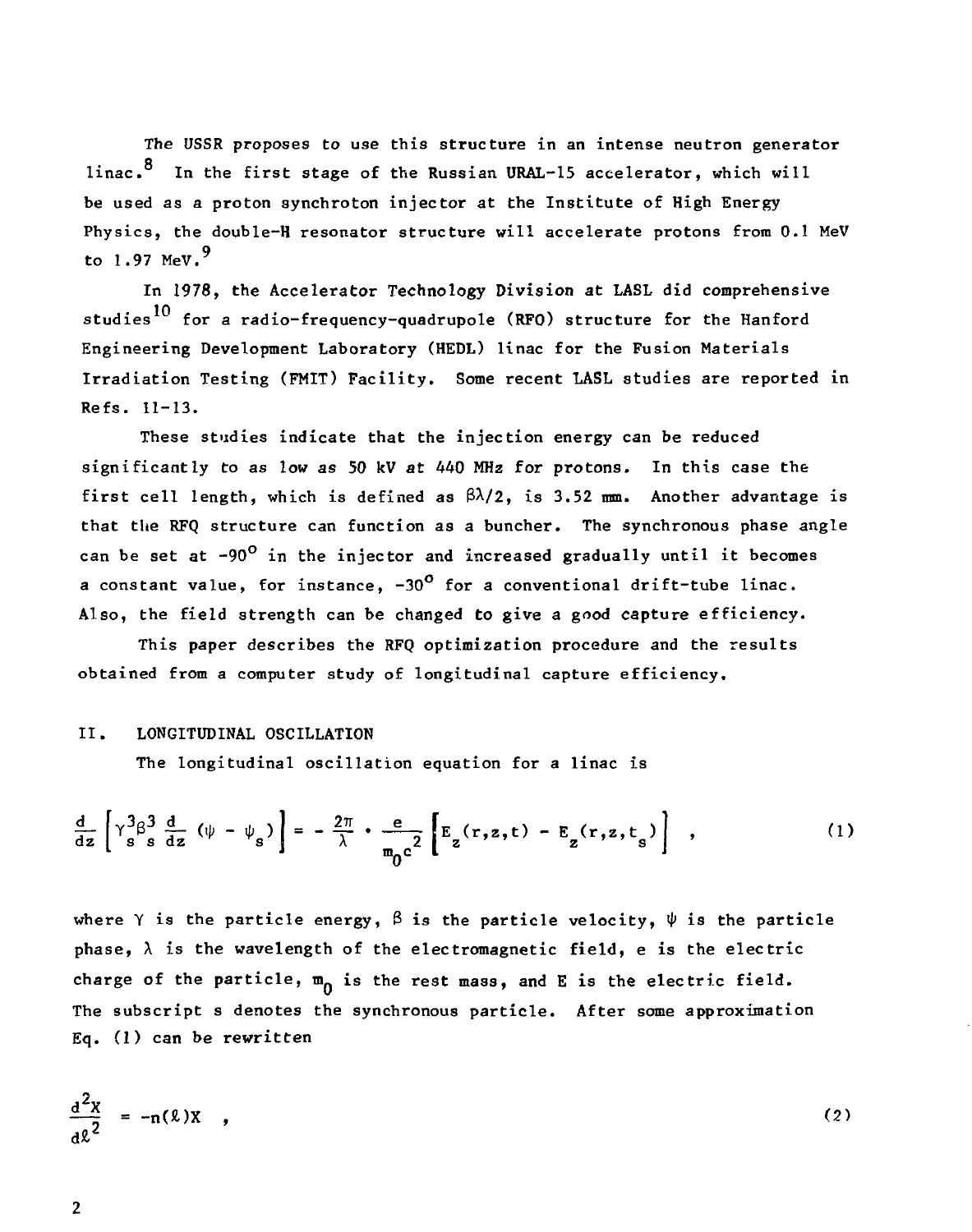where

$$
X = (\psi - \psi_s) \quad , \tag{3}
$$

$$
dz = v_g dt_g = \beta_g \lambda d\ell \quad , \tag{4}
$$

and

$$
n = \frac{2\pi e \lambda E_0 T}{m_0 c^2 \gamma_s^3 \beta_s} \quad , \tag{5}
$$

where v is the particle velocity, n is the number of gaps, and T is the transit time. The solution of Eq. (2) can be expressed by

$$
X(\ell) = M(\ell|\ell_0)X(\ell_0) , \qquad (6)
$$

where  $X(\ell)$  is a vector matrix and  $M(\ell|\ell_0)$  is a transform matrix with

$$
X(\ell) = \left[\begin{array}{c} X(\ell) \\ X'(\ell) \end{array}\right],
$$
 (7)

$$
M(\ell|\ell_0) = \begin{bmatrix} \cos \alpha & n^{-1/2} \sin \alpha \\ \frac{1}{2} \sin \alpha & \cos \alpha \end{bmatrix},
$$
 (8)

and

 $\ddot{\phantom{0}}$ 

$$
\alpha = n^{1/2}(\ell - \ell_0) \quad . \tag{9}
$$

The rigidity R,  $2\pi n^{-1/2}$ , defines the rf length that makes one oscillation period. For a proton accelerator with conventional parameters  $(\psi_{s} = -30^{\circ},$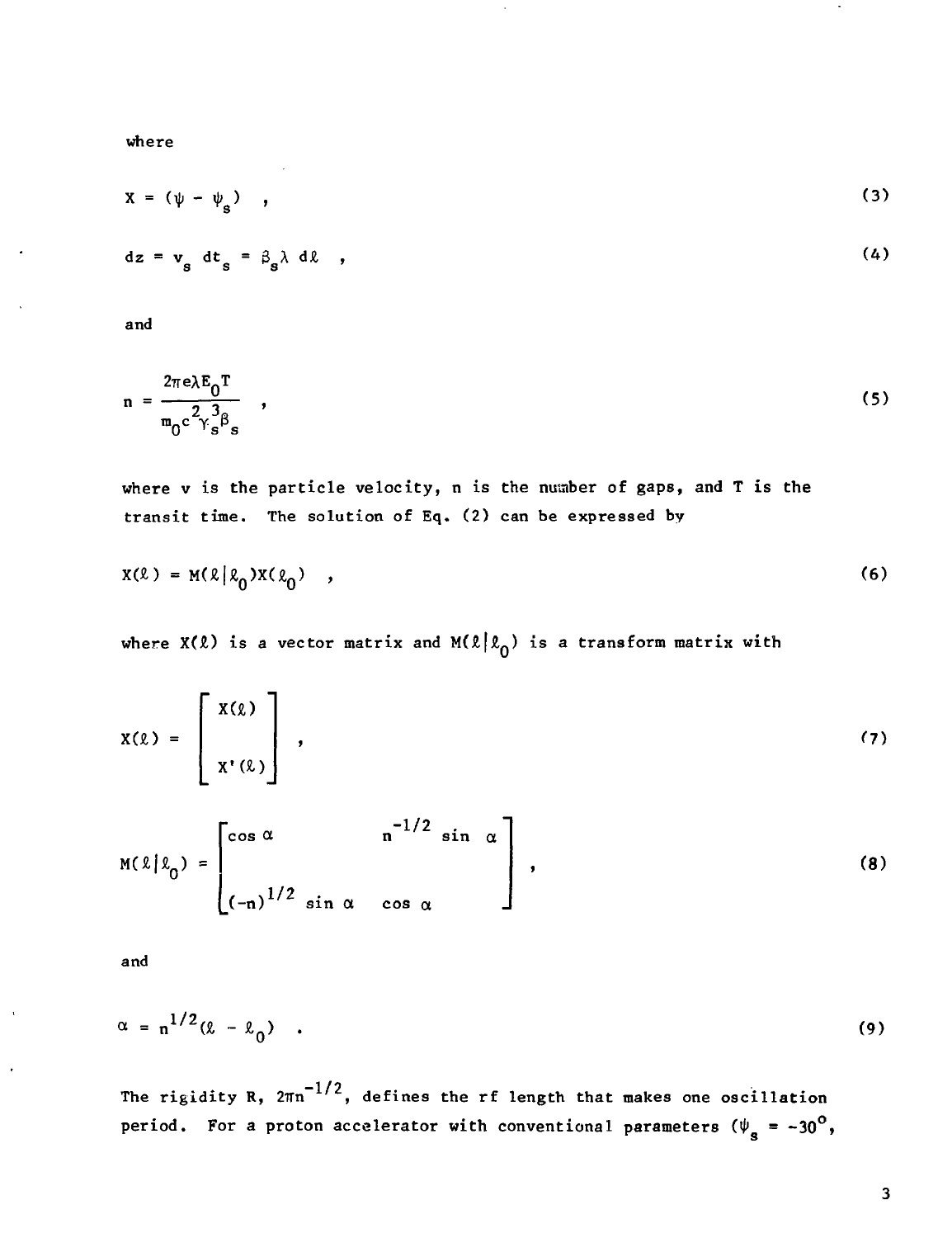$E_0 = 1.5$  MV/m, T = 0.8, and  $\lambda = 1.5$  m), R = 16.2 for a 750-keV injector or  $R = 8.2$  for a 50-keV injector. The first cell length is  $6 \text{ cm or } 1.5 \text{ cm}$ , respectively. Therefore, if we choose any accelerating structure that has longitudinal and transverse stability at low injection energy, we can determine the dimensions of cells with a nonconstant synchronous phase to capture the beam efficiently. In most drift-tube linacs, the injection energy is either 500 or 750 keV and the synchronous phase usually is maintained constant throughout the accelerator at approximately  $-30^{\circ}$ . We have made some trials to change the  $-30^{\circ}$  value to improve the energy spectrum or the variation in mean energy.<sup>14-16</sup> The capture efficiency, defined by  $3\psi_{\rm s}$ , was 25%, and it increased to 60-70% by using a normal buncher.

In an RFQ structure, the injection energy can be reduced so significantly that the structure satisfies the requirements for short cell length and low rigidity, mentioned earlier. The synchronous phase at injection can be chosen to achieve 100% capture efficiency, that is,  $\Psi_{\bf g}$  = -90<sup>0</sup>, then increased gradually to -30<sup>0</sup>.

Using the approximation made by Kapchinsky, the spatial components of the potential and the electric field can be expressed as follows.

$$
U_0(r,\psi,z) = -\frac{v}{2} \left[ \left( \frac{r}{R_2} \right)^2 \cos 2\psi + \frac{(u^2 - 1)I_0(k_2r)}{m^2 I_0(k_2a) + I_0(k_2ma)} \sin k_1 z \right],
$$
 (10)

$$
E_{0r} = \frac{v}{2} \left[ \frac{2r}{R_0^2} \cos 2\psi + \frac{(m^2 - 1)k_2 I_1(k_2 r)}{m^2 I_0(k_2 a) + I_0(k_2 m a)} \sin k_1 z \right],
$$
 (11)

$$
E_{0\psi} = -v \left(\frac{r}{R_0}\right)^2 \sin 2\psi , \qquad (12)
$$

$$
E_{0z} = \frac{v}{2} \cdot \frac{(m^2 - 1)I_0(k_2r)}{m^2I_0(k_2a) + I_0(k_2ma)} k_1 \cos k_1z
$$
 (13)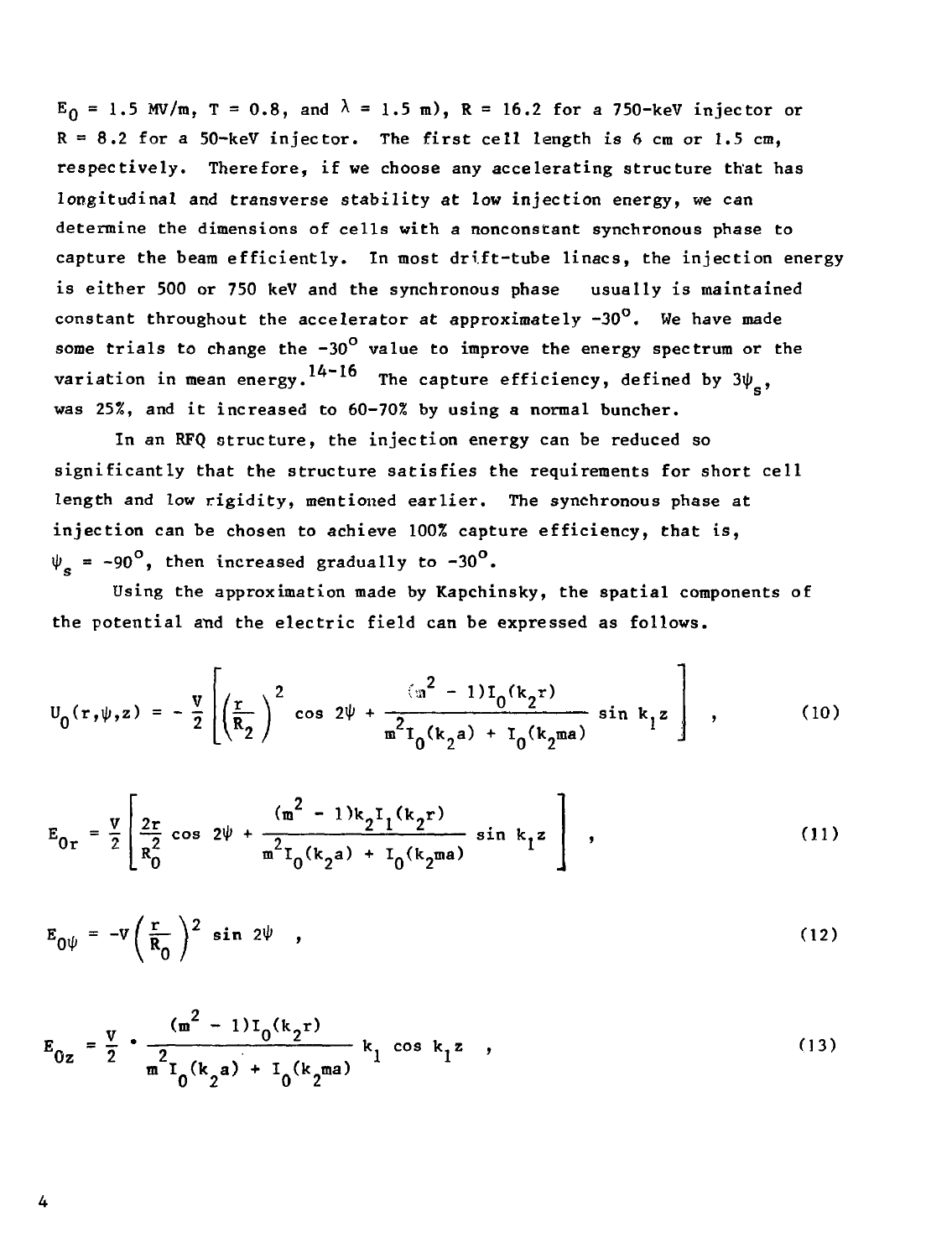where a is the minimum distance between the electrode and the axis, m is the modulation factor,  $k_1 = 2\pi/\beta\lambda$ , and

$$
k_2 = \left[\frac{2\pi}{\lambda} \frac{(2\ell + 1)^2}{\beta^2} - 1\right]^{1/2} \quad . \tag{14}
$$

The relationship between the rigidity  $R_{\Omega}$  and the distance a is

$$
a = R_0 \left[ \frac{I_0(k_2 a) + I_0(k_2 ma)}{m^2 I_0(k_2 a) T I_0(k_2 ma)} \right]^{1/2} .
$$
 (15)

The energy gain per cell is

$$
\Delta W = eE_0TL \cos \psi , \qquad (16)
$$

with

$$
E_0TL = \frac{\pi}{4} \cdot \frac{V(m^2 - 1)I_0(k_2ma)}{m^2I_0(k_2a) + I_0(k_2ma)},
$$
\n(17)

where L is the cell length.

In our study, the values of  $E_0TL$  and the synchronous phase  $\psi_{s}$  are given as two functions. The energy gain and the phase advance are calculated in each cell for particles injected at all phases. We must find the two functions that bring the most particles together at the synchronous phase to obtain acceleration with minimum particle loss. After the values of  $E_0TL$ are found, we can find the appropriate values for a and m using Eq. (17). However, we also must select these values to satisfy the transverse stability condition, which is not described here. The effects of space-charge are not included in this study.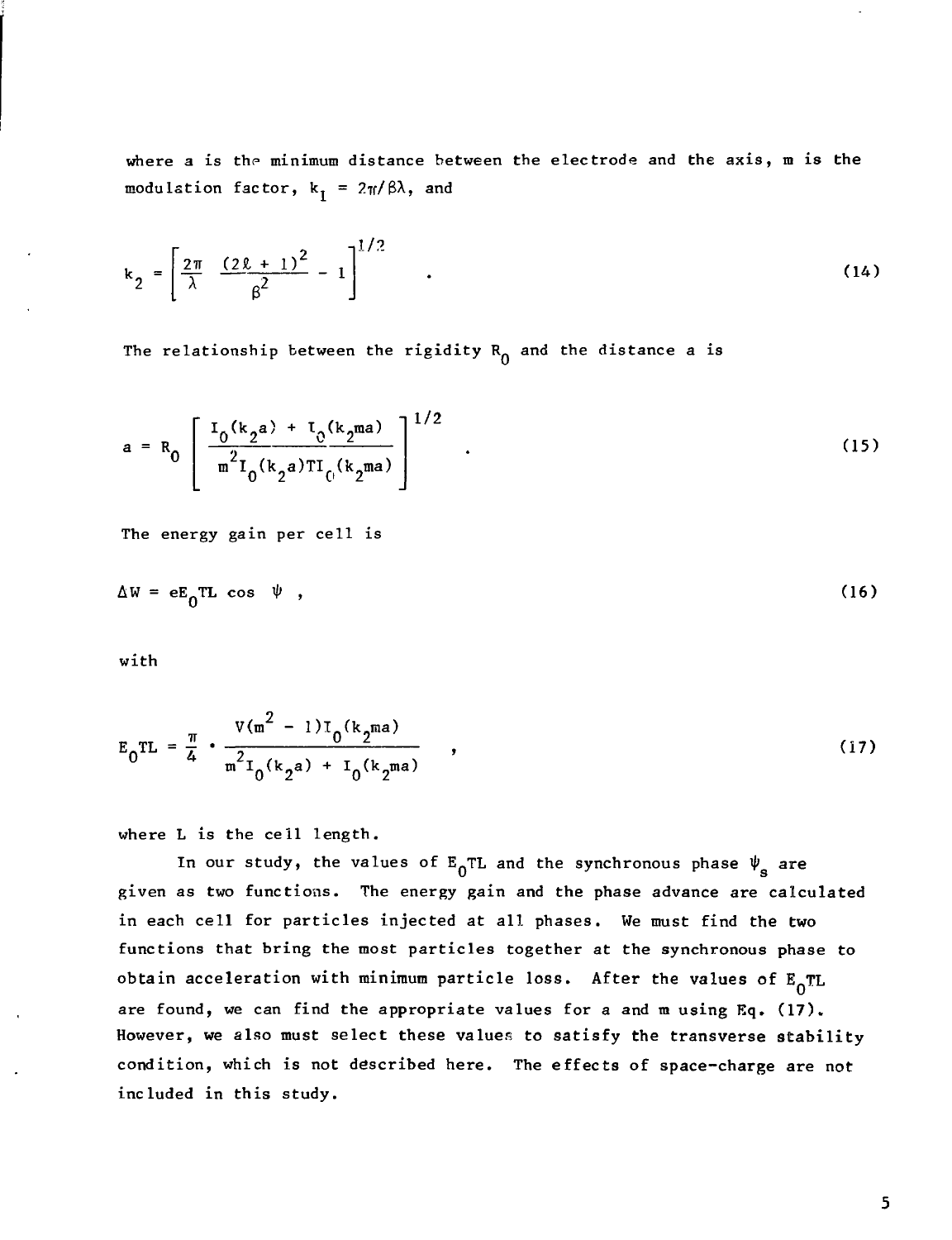## III. COMPUTATIONAL RESULTS

Figures  $1(a)$  and  $1(b)$  show the parameters for the synchronous phase and the electric field, respectively. The definitions of the terms are: EHI is the horizontal intercept of the electric field function (cm), EVI is the vertical intercept of the electric field function  $(MV/m)$ , ESLI is the slope of the electric field function (MV/m/cm), EUL is the upper limit of the electric field function (MV/cm), PHI is the horizontal intercept of the synchronous phase function (cm), PVI is the vertical intercept of the synchronous phase function (deg), PSLI is the slope of the synchronous phase function (deg/cm), and PUL is the upper limit of the synchronous phase function (deg).

To capture all the particles, PVI apparently should be  $-90^\circ$ . The PUL is  $-30^{\circ}$ , the same as that of a drift-tube linac so that the bucket area does not become too small and that the acceleration efficiency is tolerable. The PHI is essentially the length of the bunching section. We assumed the EVL to be 2 MV/m. Several calculations showed that the application of an electric field at injection gives excess energy to some particles and allows them to escape the bucket. Therefore, the EVI was set at 0 MV/m. The EHI was set at 0 cm. Comprehensive variations of ESLI and PSLI were done for some bunching lengths (PHI =  $0$  cm,  $20$  cm, or  $40$  cm).



Fig. 1. Phase and field variations along the z axis.

6

しんね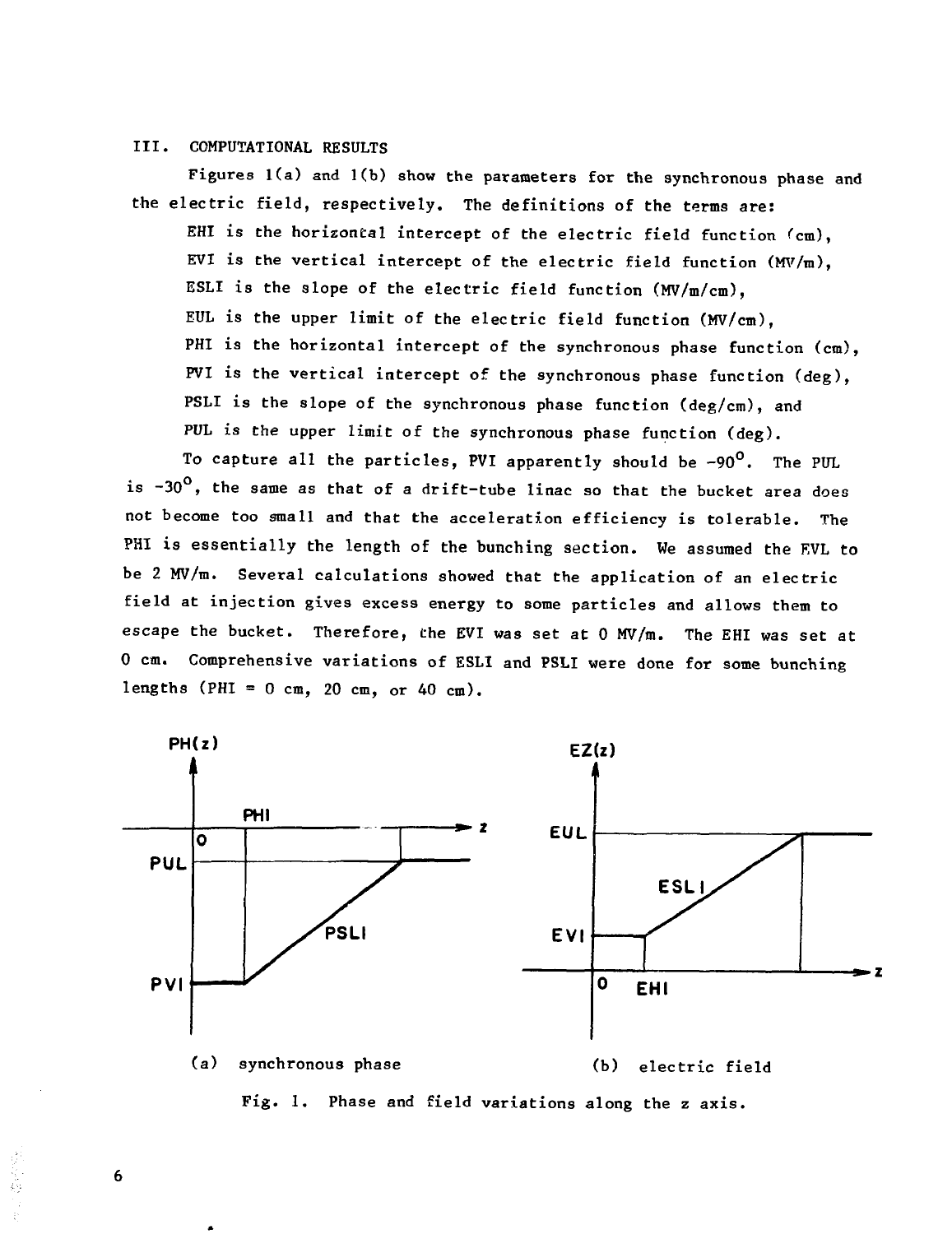Our computer program consists of several subroutines: GENLIN, TRNSFM, EVENCH, PLOT, PROF, PLTRMS, and others, and the functions  $EZ(z)$  and  $PH(z)$ . Their definitions are:

- GENLIN generates the cells of the linac that has a prefixed final energy for a given electric field function and a synchronous phase function;
- TRNSFM computes the energy gains and the phase advances in the GENLIN cells for each injected particle;
- EVBNCH evaluates the number of particles captured in 10-ft-wide bins by some energy spread, the mean phase, the mean energy, the root mean square in phase, and the root mean square in energy for the TRNSFM particles;
- PLOT shows the phase-energy diagram for every NG cell as well as the energy and phase projection, shown Fig. 2;
- PROF shows the phase oscillation and energy as well as the phase-space diagram at the end of the last cell, shown in Fig. 3;
- PLTRMS shows the mean phase (PBAR), the root mean square phase (PRMS). the root mean square energy (WRMS), the length (LNGTH) at which the final energy is obtained, and the capture efficiency (APEF), as shown in Fig. 4;
- $EZ(z)$  is an electric field function; and
- $PH(z)$  is a synchronous phase function.

Figure 4 shows one of the results from the comprehensive phase and energy slope survey. The first line shows that the proton (PMU =  $1.0$ ) is accelerated at  $440.0$  MHz (FREQ =  $440.0$ ) with an injection energy of 50 keV (WZ =  $0.05$ ) to the final energy of 1 MeV (WF =  $1.0$ ). The second line shows the values for EHI, EVI, ESL, EUL, PHI, PVI, PSL, and PUL, respectively. For the electric slope (ESLI =  $0.01$  MV/m/cm), the synchronous phase slope is changed from  $0.05^{\circ}/\text{cm}$  to  $1.0^{\circ}/\text{cm}$  in steps of  $0.05^{\circ}/\text{cm}$  step. At the end of the linac PBAR, PRMS, and WRMS are shown by  $x$ ,  $+$ , and  $*$ , respectively. Until PSLI =  $0.35^{\circ}/\text{cm}$ , the synchronous phase is changed so slowly that the mean phase does not reach -30°. The sharp bending of LNGTH  $(*)$  at 0.1°/cm shows that at these ESLI and PSLI values the final 1.0-MeV energy is not attained within the allowable number of cells The symbols  $\diamondsuit$  ,  $\odot$  ,  $\cdot\cdot\cdot$ 

 $\overline{7}$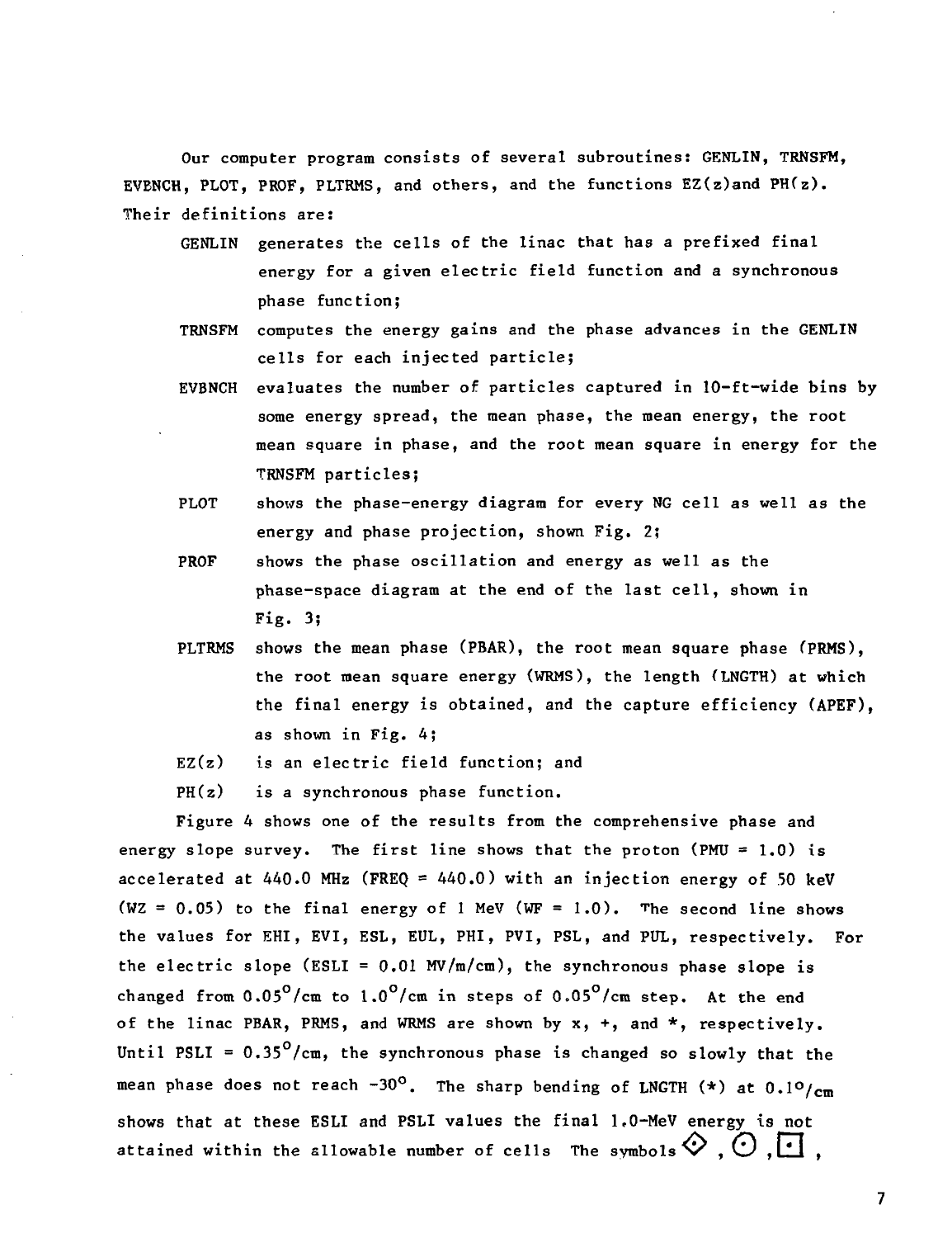

Fig. 2. Phase-energy plot.

 $\infty$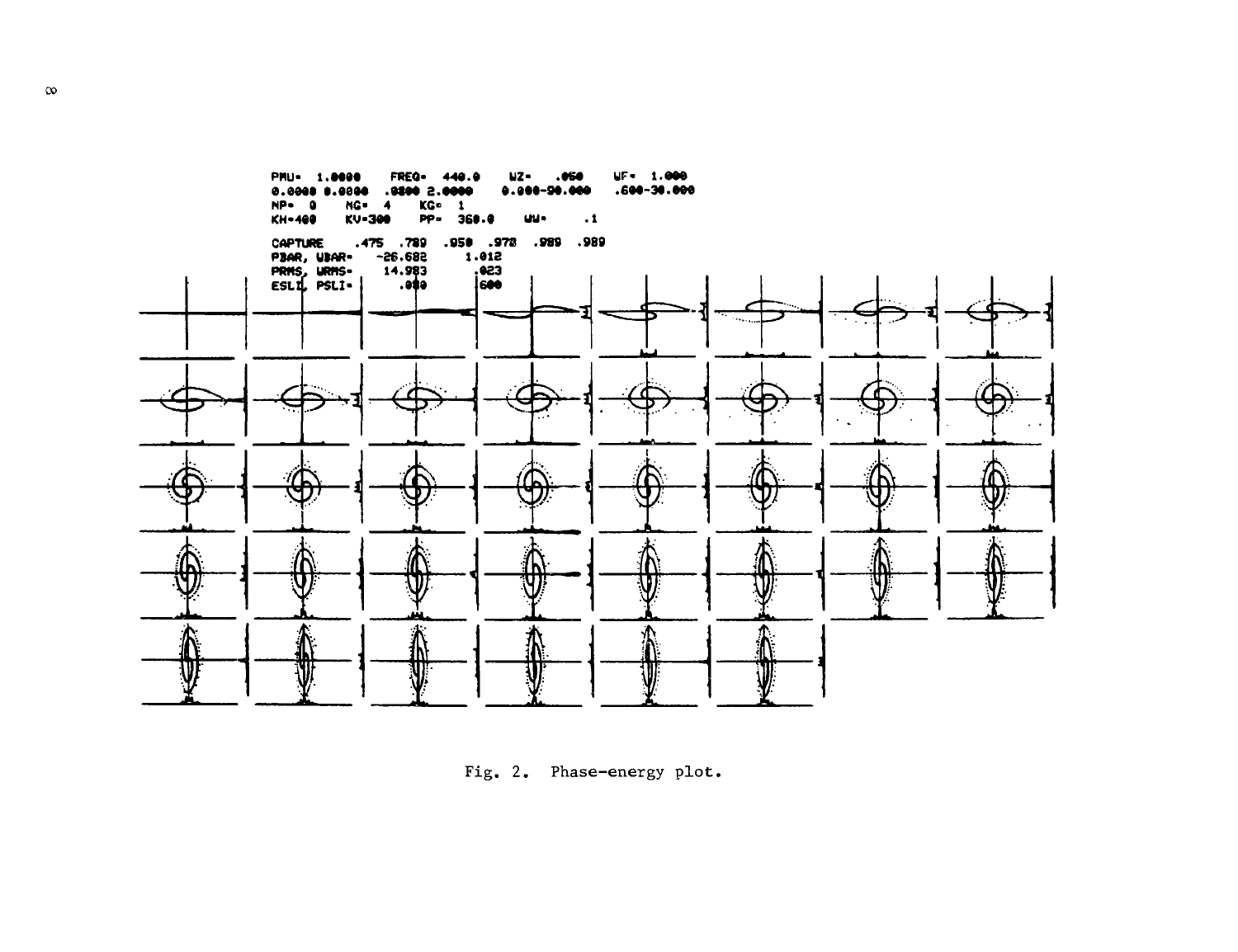

Phase oscillation and energy. Fig. 3.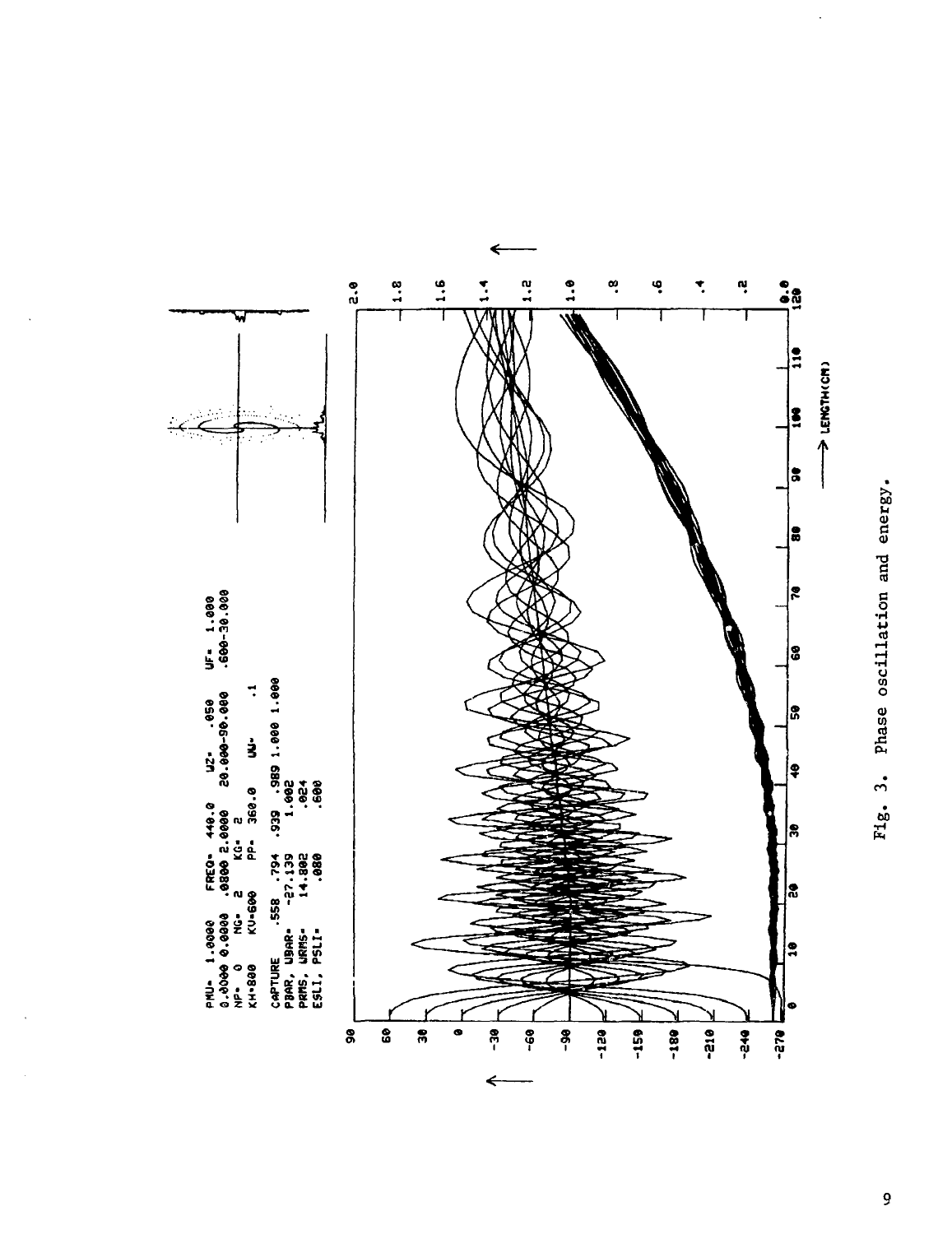PMU- 1.0000 FREQ- 440.0 UZ- .050 UF- 1.000  $.050 - 30.000$ 0.000.000.02 0.000.5 0.000. 0.000.0 0.000.0 NP- 0 NG- 1 XG- 3 IESLS- 2 IESLE- 5 IPSLS- 2 IPSLE-21



Fig. 4. Mean-phase, rms-phase, rms-energy, length, and capture efficiency graph.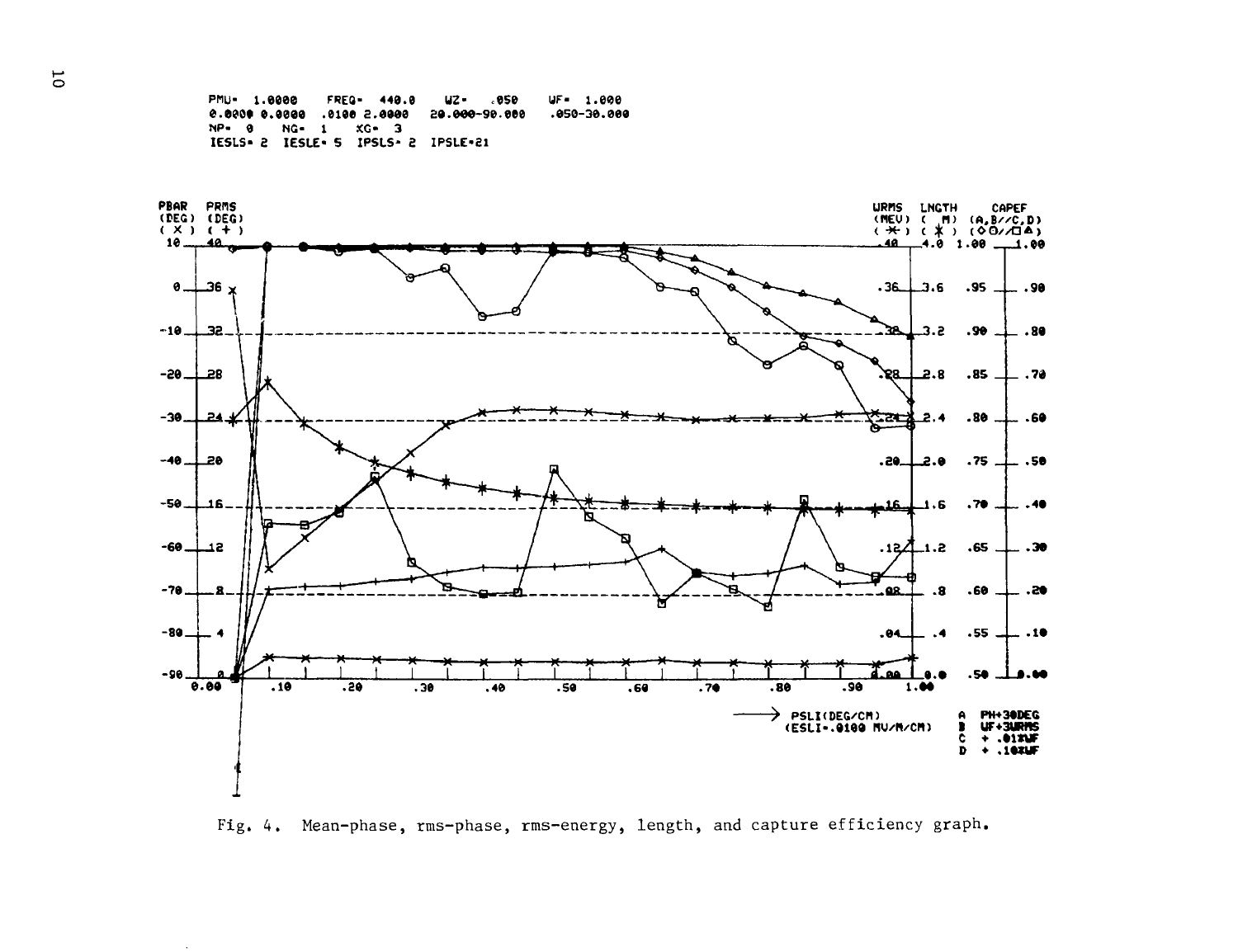and  $\triangle$  show the number of captured particles divided by the number of injected particles within (PH + 30<sup>o</sup>), (WF + 3 WRMS), (+0.01 WF) and (+0.1 WF), respectively. If the particles pass through enough cells and experience several synchrotron oscillations, they will be bunched rather strongly resulting in good capture efficiency, as measured by  $(PH + 30^{\circ})$ . If the distribution is Gaussian, 99.7% of the particles are within \_+3 rms and 95.4% within +2 rms. Therefore, from  $(WF + 3 WRMS)$  we can determine the approximate spectrum. The term (+0.01 WF) is a measure of how monoenergetic the spectrum is, but does not indicate the capture efficiency because the particles rotate within the bucket. The term  $(+0.1$  WF) is a realistic energy spread and includes every particle captured in the initial acceleration, but it is possible also to count in lost particles at the final stage of acceleration and at the position where the field function changes from a constant slope to a constant value.

In some cases the capture efficiencies defined by  $(PH + 30<sup>o</sup>)$  and  $(+0.1 \text{ WF})$  act the same and have the same numerical values. Figure 4 shows that to get 90% capture efficiency, any PSLI value can be taken from  $0.1^0/cm$ to  $0.8^{\circ}/\text{cm}$ . The length of the linac then varies from 2.75 m to 1.6 m. It is highly desirable to have a short linac length.

Figures 5, 6, and 7 show the capture efficiencies  $(+0.1 \text{ WF})$  and the length characteristic curves for PHI = 0 cm, 20 cm, or 40 cm, respectively. The abcissa is the electric field slope (ESLI) and the ordinate is the synchronous phase slope (PSLI). A combination of ESLI and PSLI below the 98% curve gives a capture efficiency  $\geqslant 98\%$ . It actually is possible to obtain 100% capture efficiency, as shown in Fig. 3. Any combination of ESLI and PSLI on the 1.0 m curve gives the same length (1.0 m) and accelerates the proton from 50 keV to 1 MeV. The longer the length is, the better the capture effic.ency is. In the case of PHI =  $0 \text{ cm}$ , the capture efficiency curves are rather flat for large ESLI values., These curves imply that the maximum field EUL is applied at injection.

Profile displays are shown in Fig. 8 for selected points from Fig. 5, and in Fig. 9 for points from Fig. 6. The 40-cm bunching length is too long to accelerate the protons to 1 MeV in the 1-m length, see Fig. 7.

We will study these values further with the PARMILA computer code, which includes transverse-oscillation and space-charge approximations. Cell

11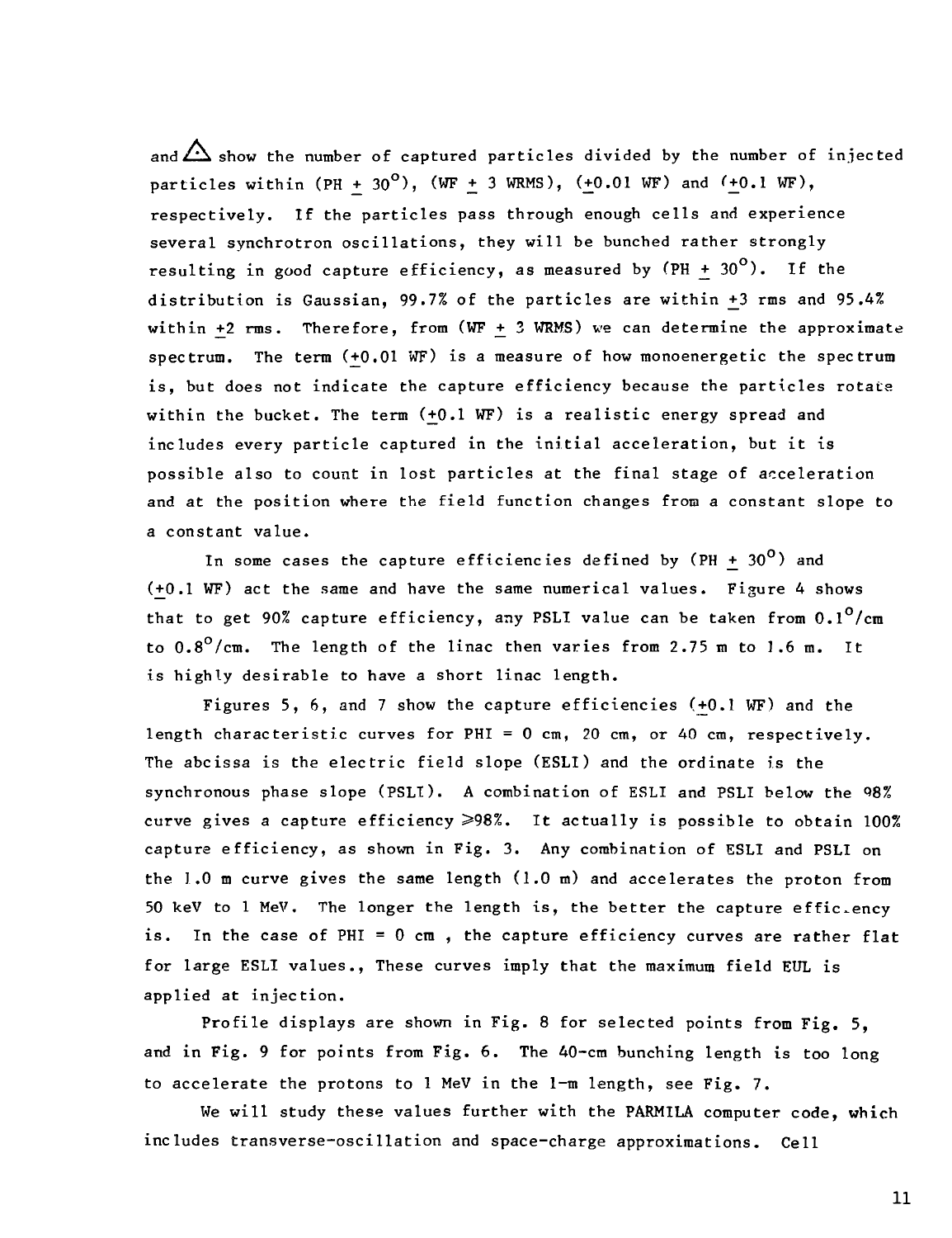

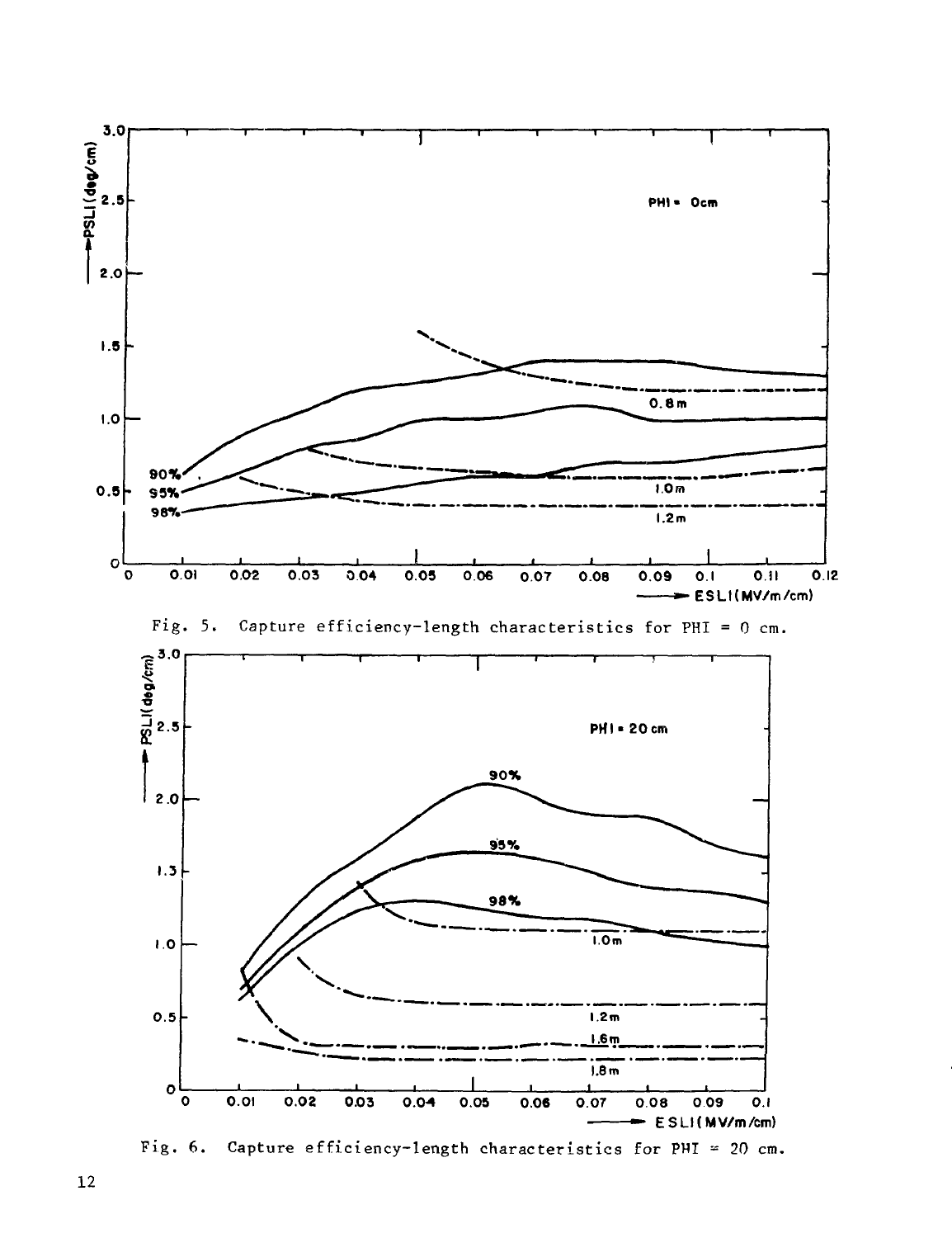



Fig. 7. Capture efficiency-length characteristics for PHI = 40 cm.

 $\overline{5}$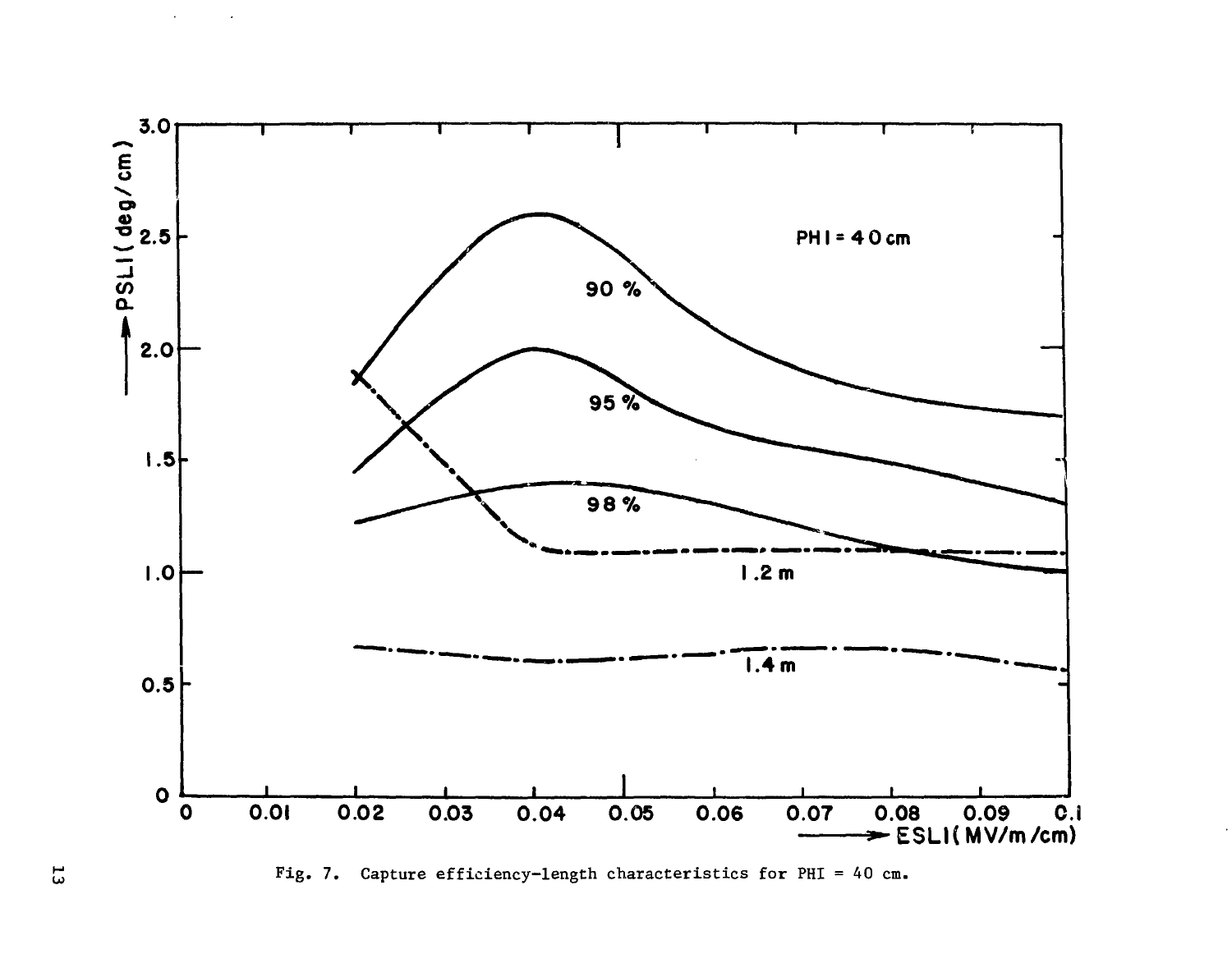

Fig. 8a. Phase oscillation near the optimized region for PHI =  $0$  cm.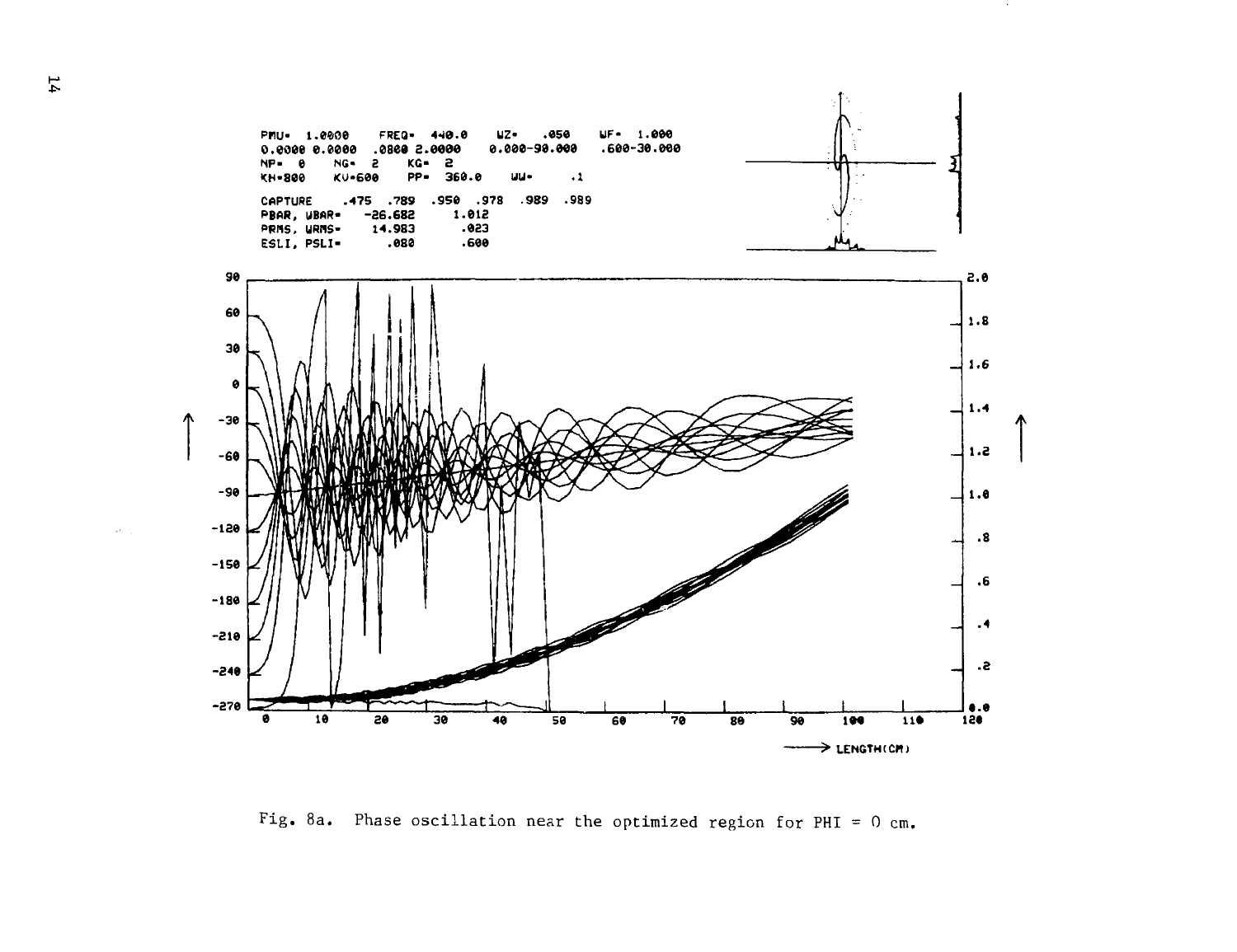

Fig. 8b. Phase oscillation near the optimized region for PHI = 0 cm.

 $5\overline{1}$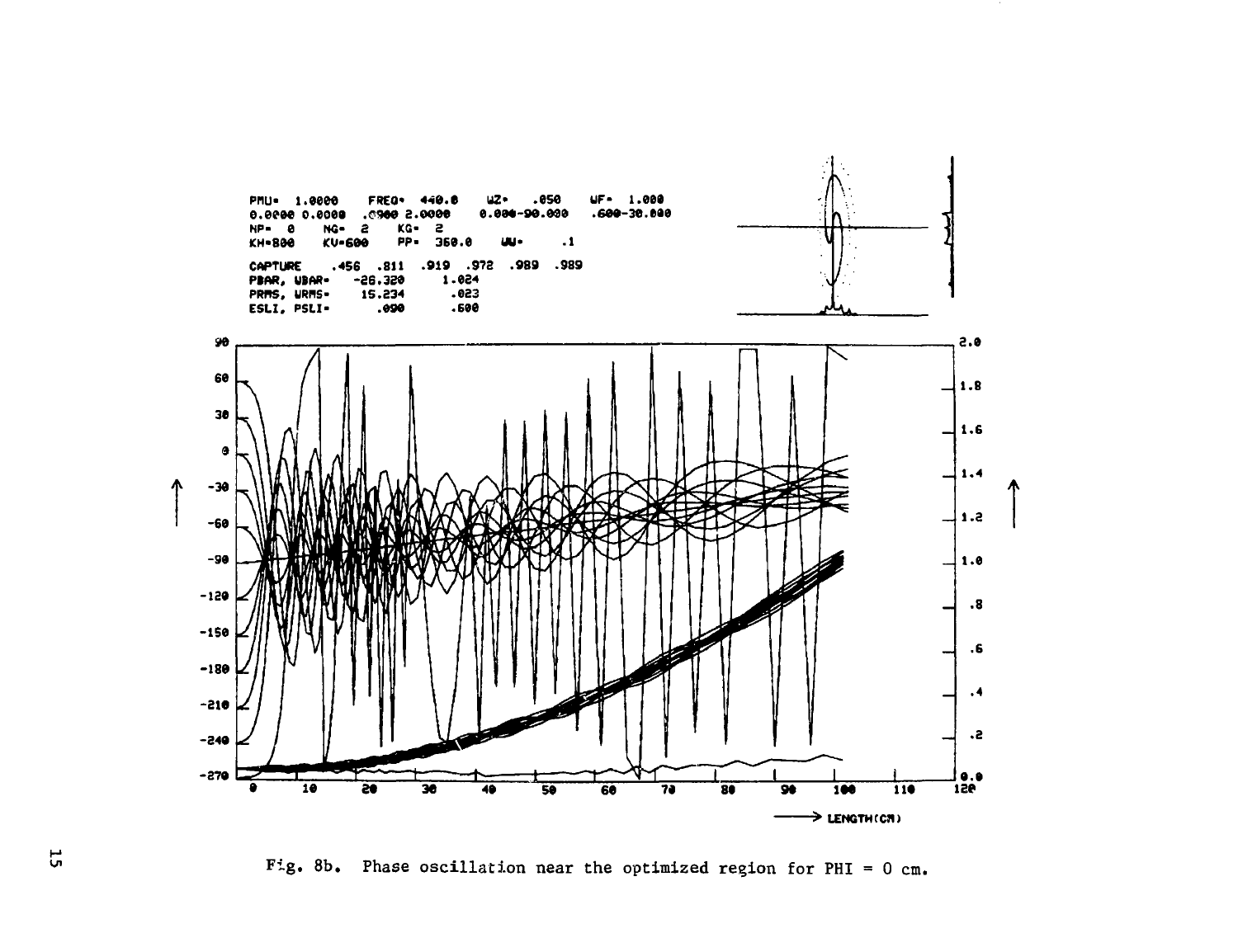

 $\bar{\mathcal{A}}$ 

Fig. 8c. Phase oscillation near the optimized region for PHI =  $0$  cm.

and the state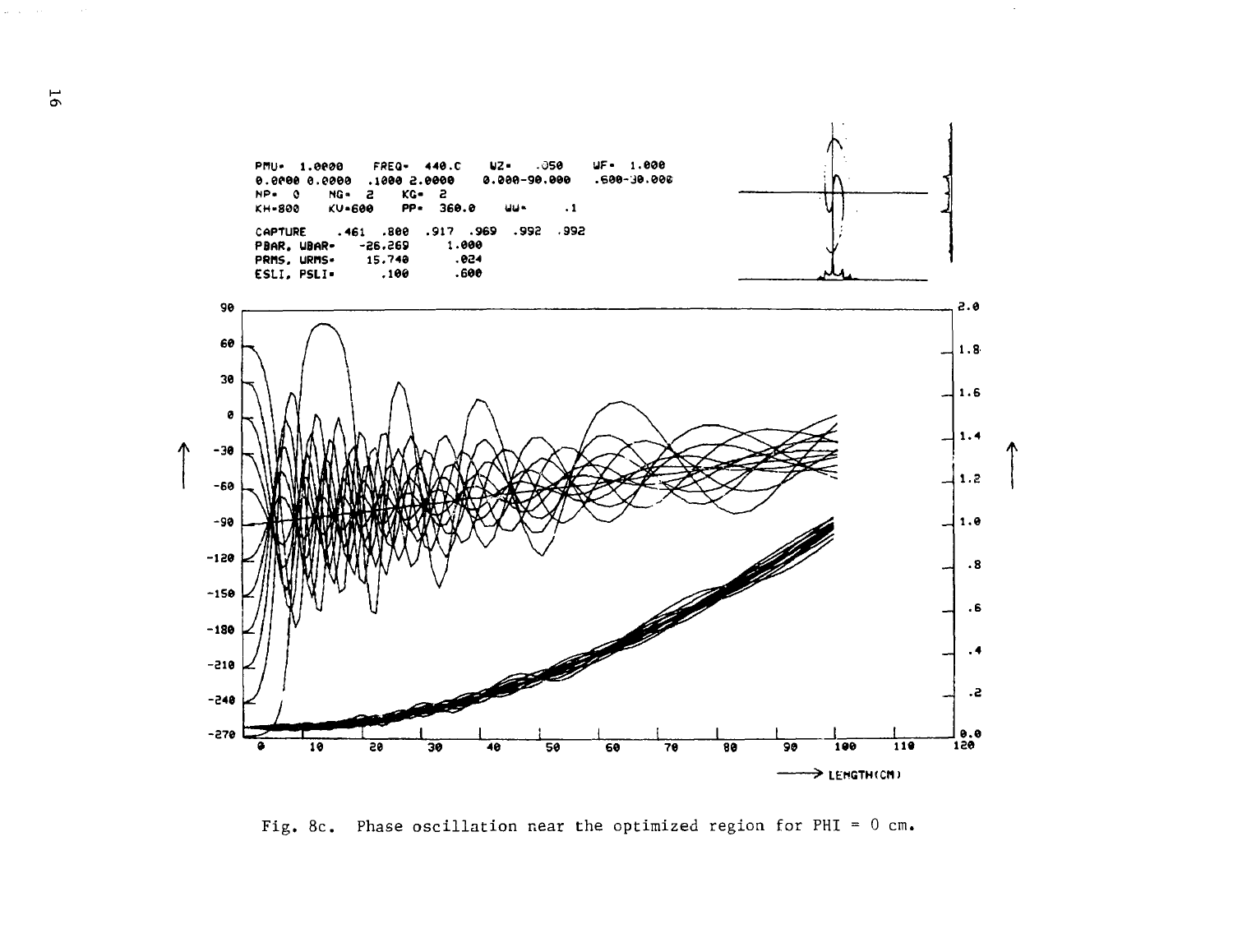![](_page_17_Figure_0.jpeg)

Fig. 8d. Phase oscillation near the optimized region for PHI =  $0$  cm.

 $\frac{1}{2}$ 

 $\mathcal{A}(\mathcal{C})=\mathcal{A}(\mathcal{C})$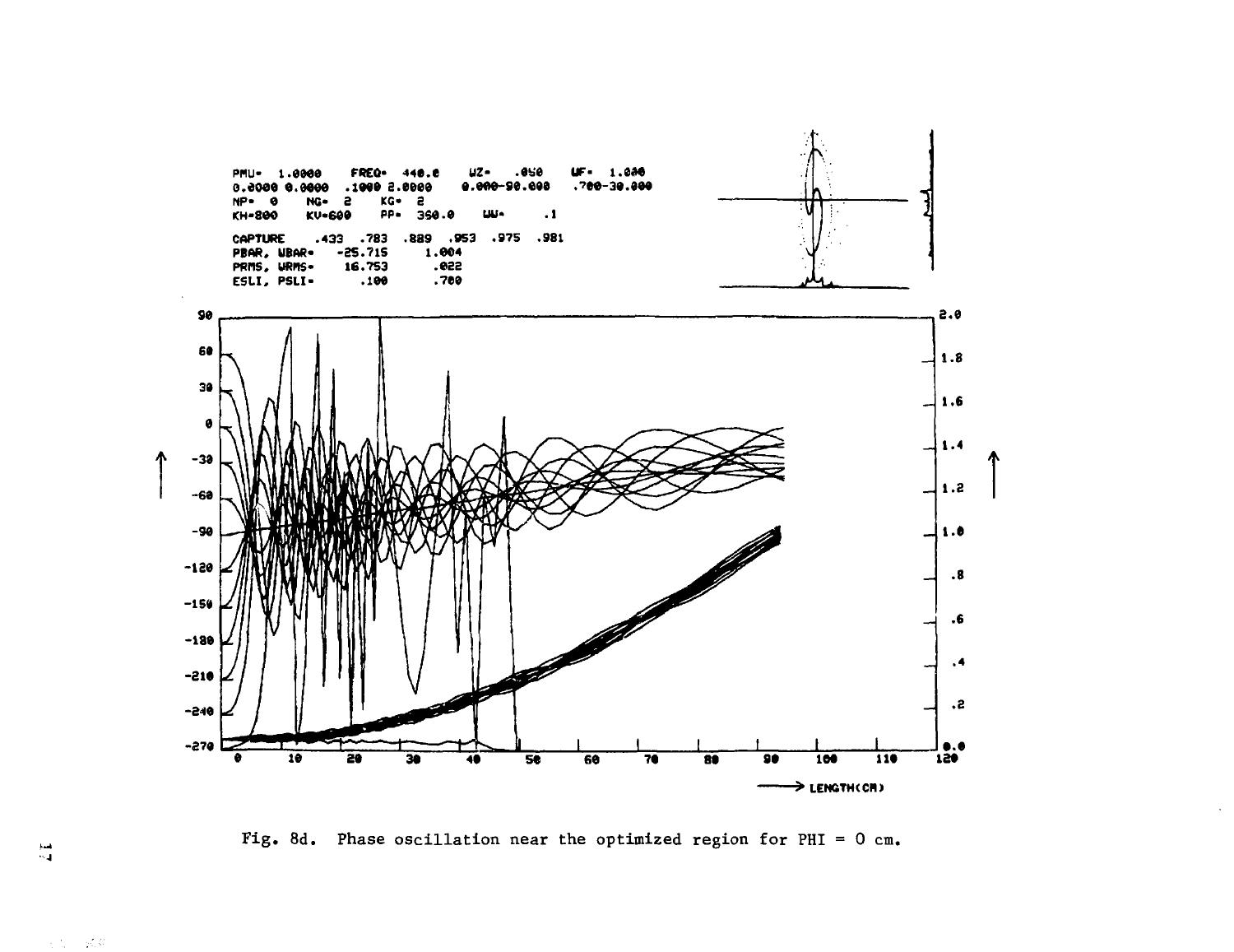![](_page_18_Figure_0.jpeg)

 $\mathcal{L}$ 

Fig. 8e. Phase oscillation near the optimized region for PHI =  $0$  cm.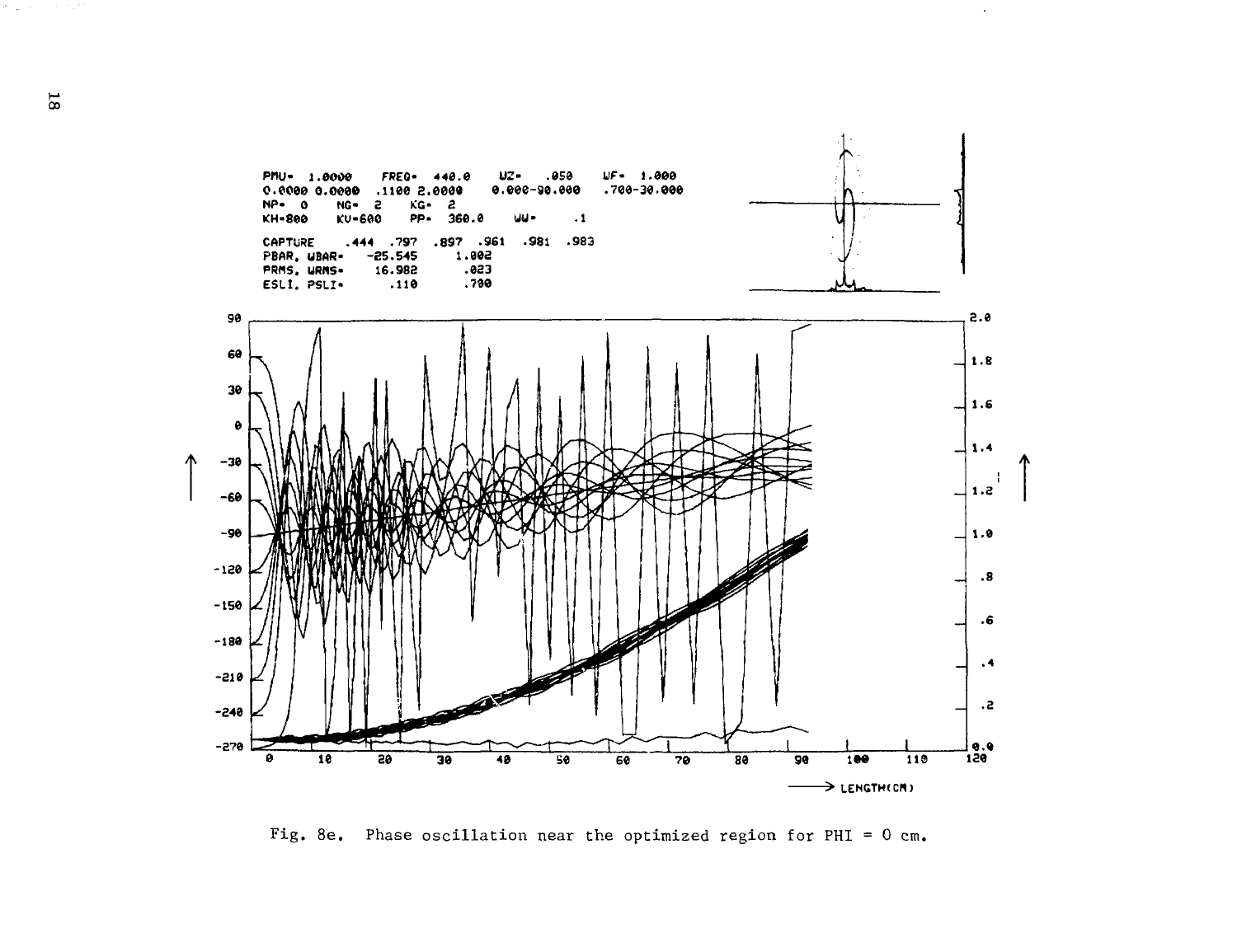![](_page_19_Figure_0.jpeg)

Fig. 8f. Phase oscillation near the optimized region for PHI =  $0$  cm.

 $\overline{6}$ 

 $\sim$ 

 $\sim 10^{11}$  km  $^{-1}$ 

 $\sim 100$  km  $^{-1}$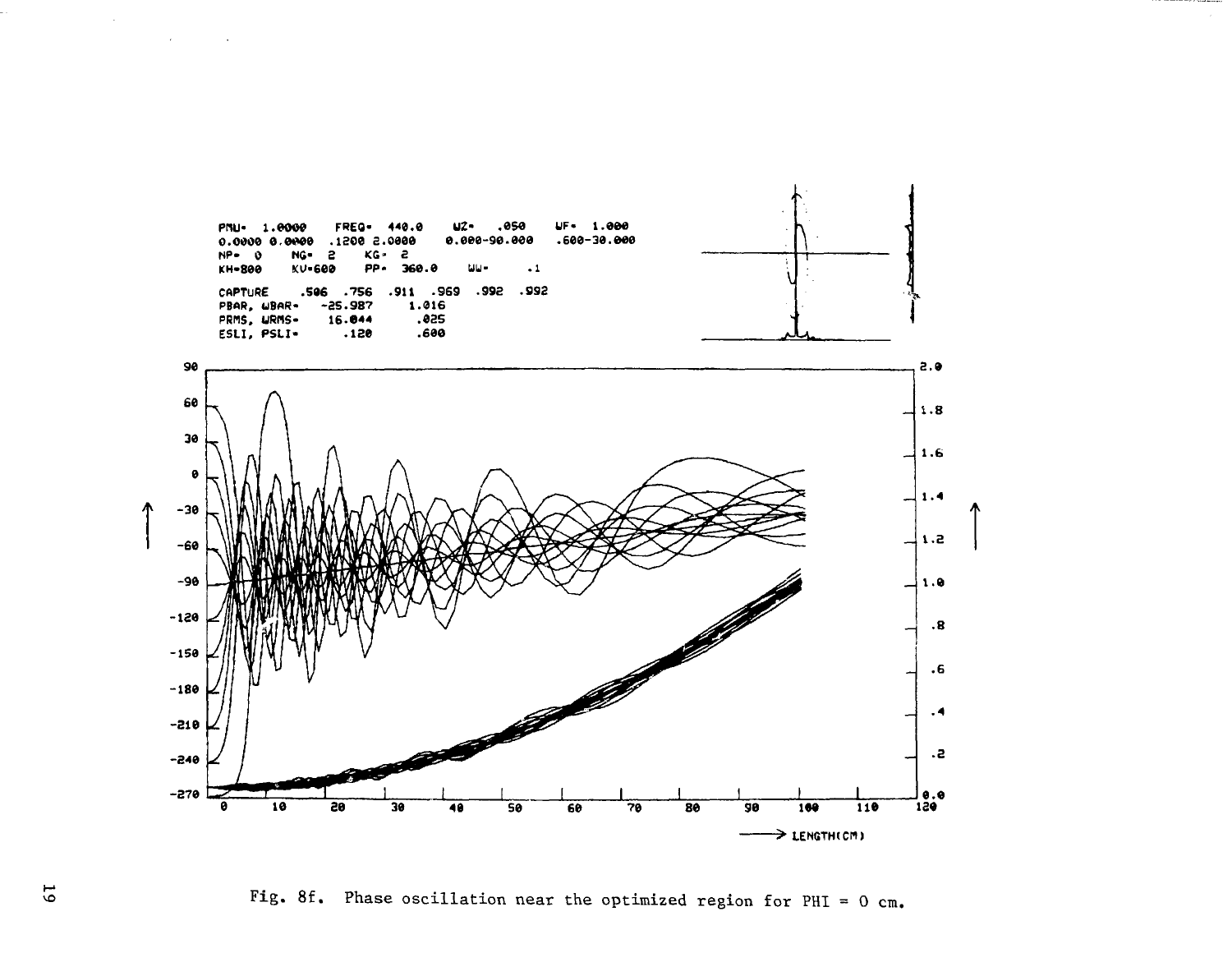![](_page_20_Figure_0.jpeg)

Fig. 8g. Phase oscillation near the optimized region for PHI =  $0$  cm.

 $\infty$ 

 $\gamma_{\rm c} = 1.5$  km s  $^{-1}$  .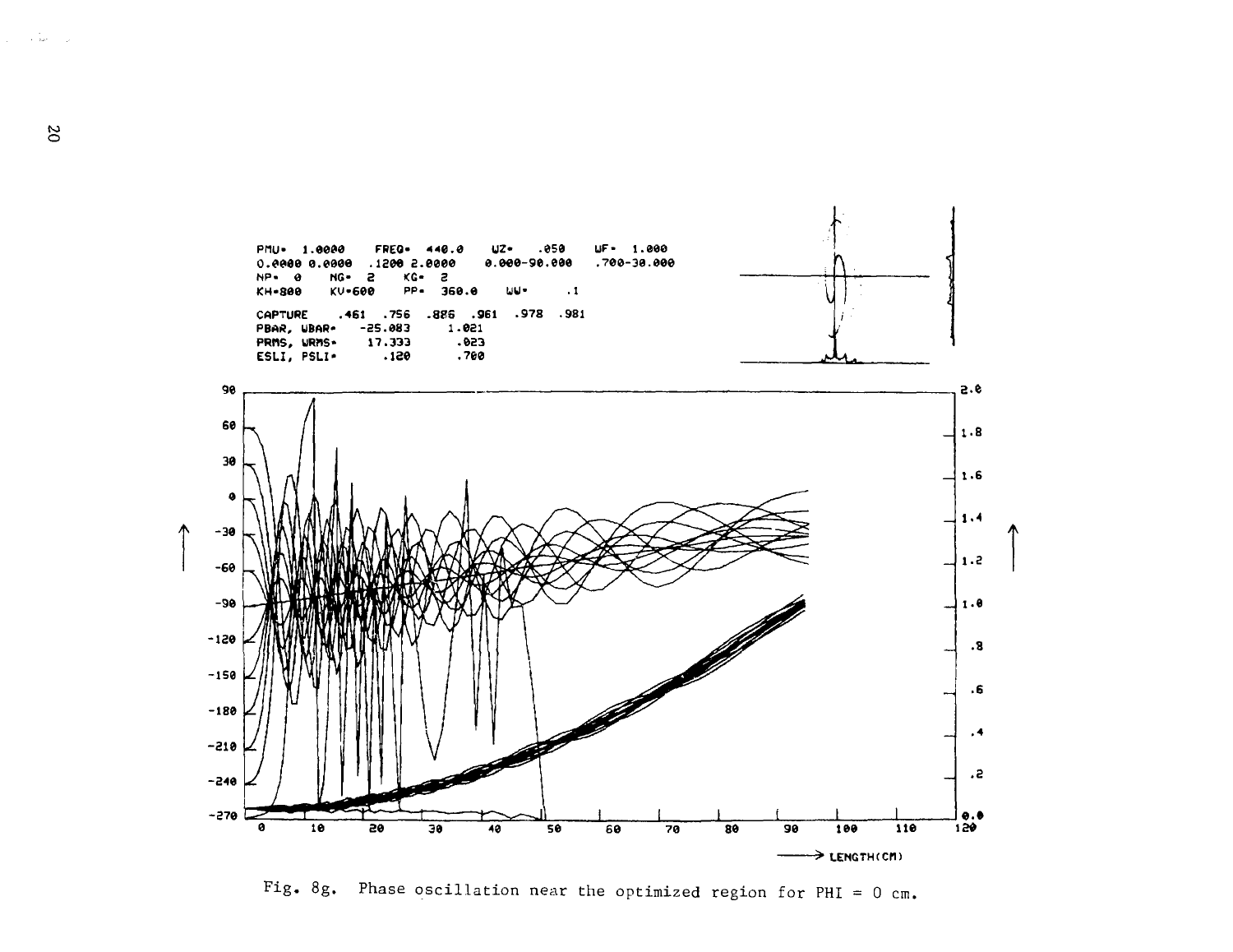![](_page_21_Figure_0.jpeg)

Fig. 9a. Phase oscillation near the optimized region for PHI = 20 cm.

 $\overline{L}$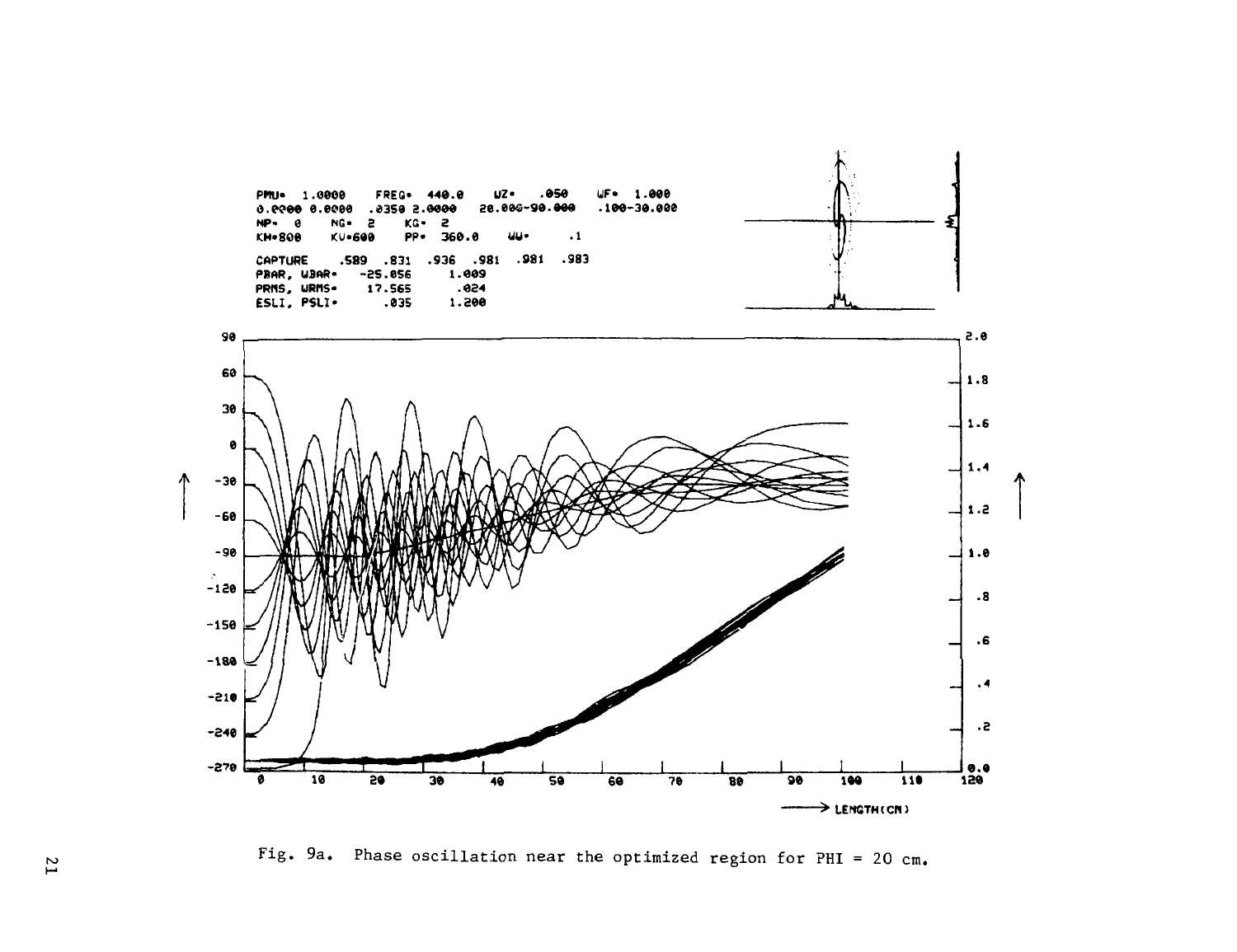![](_page_22_Figure_0.jpeg)

Fig. 9b. Phase oscillation near the optimized region for PHI = 20 cm.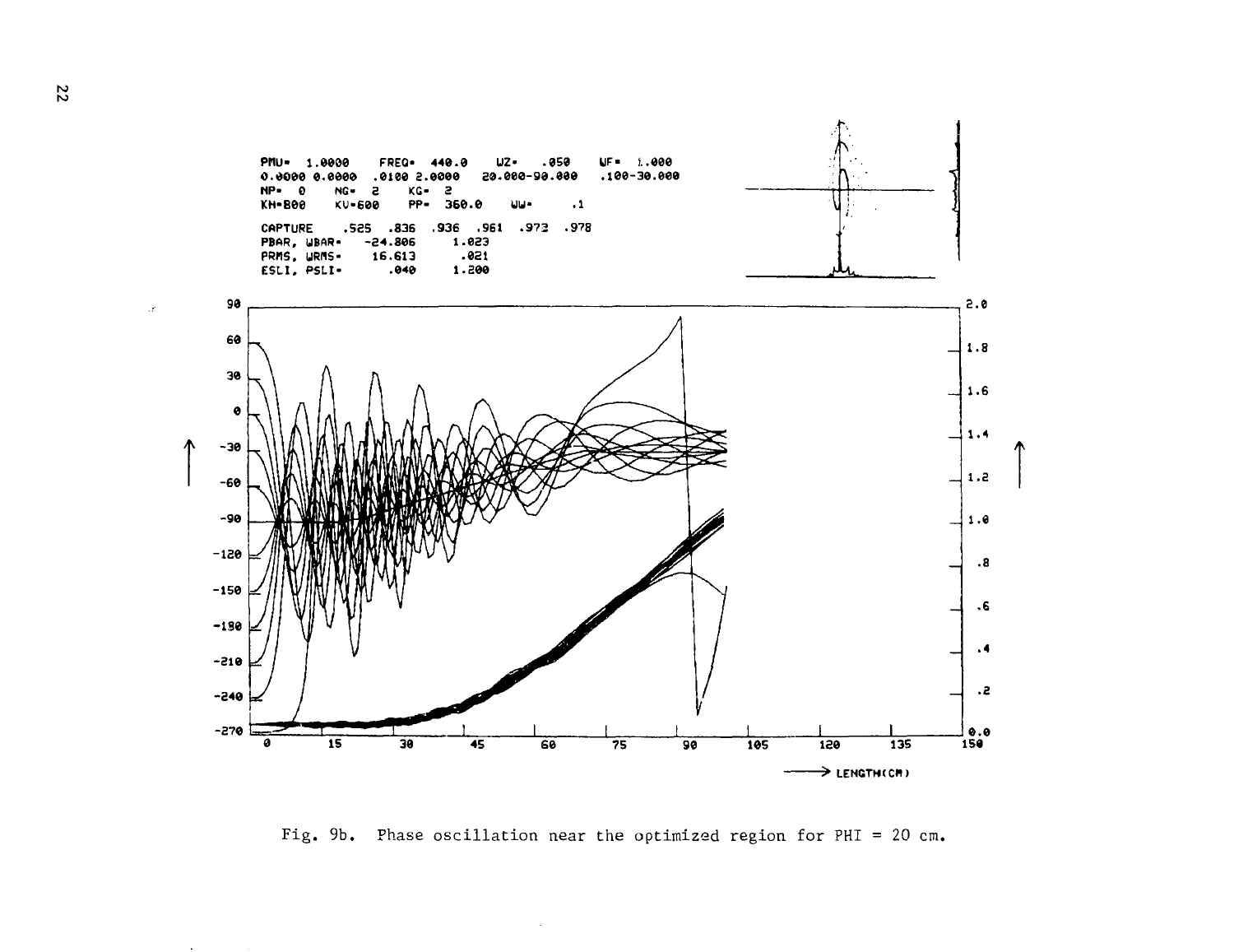![](_page_23_Figure_0.jpeg)

 $\bullet$ 

Fig. 9c. Phase oscillation near the optimized region for PHI = 20 cm.

 $\mathfrak{c}$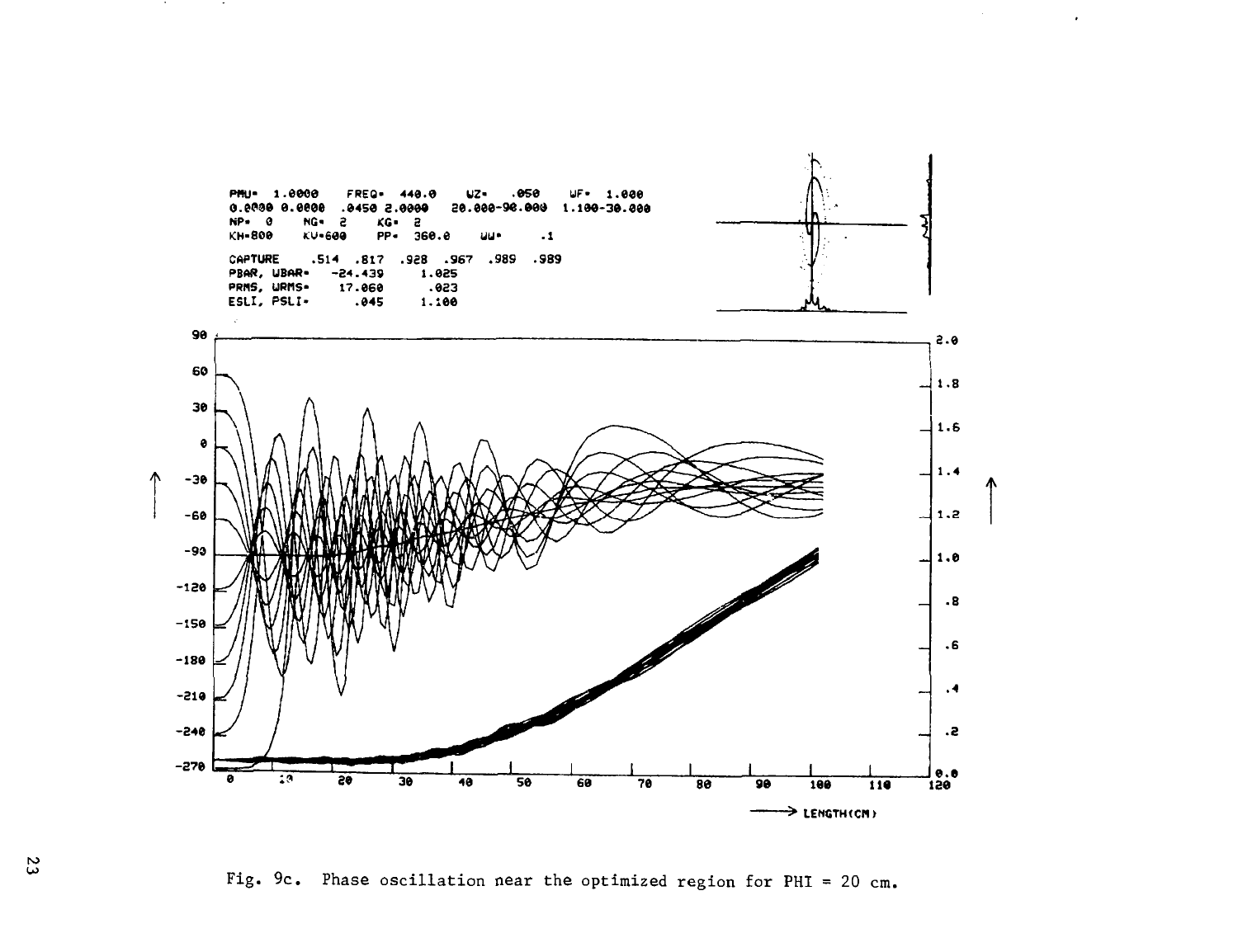![](_page_24_Figure_0.jpeg)

Fig. 9d. Phase oscillation near the optimized region for PHI = 20 cm.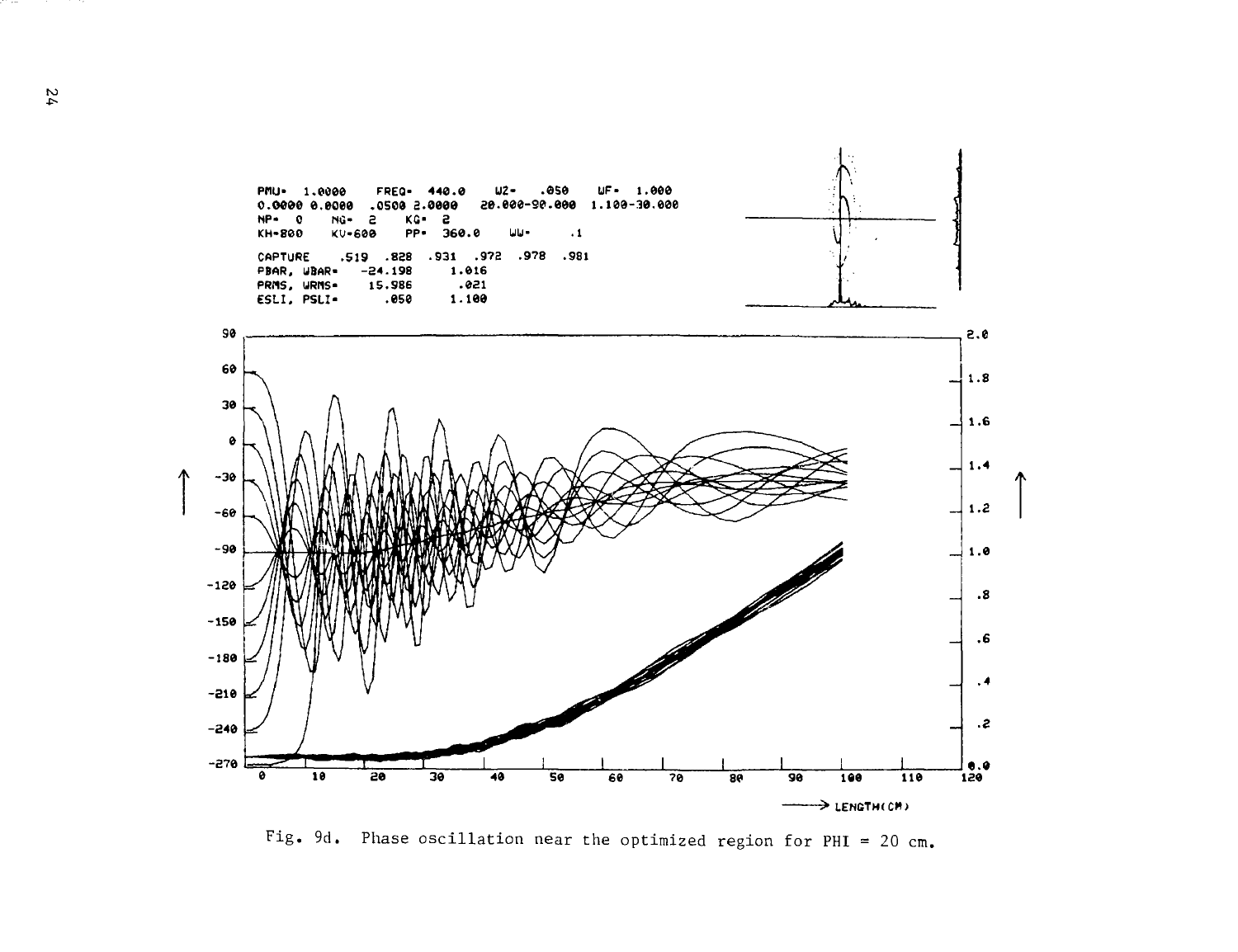![](_page_25_Figure_0.jpeg)

Fig. 9e. Phase oscillation near the optimized region for PHI = 20 cm.

52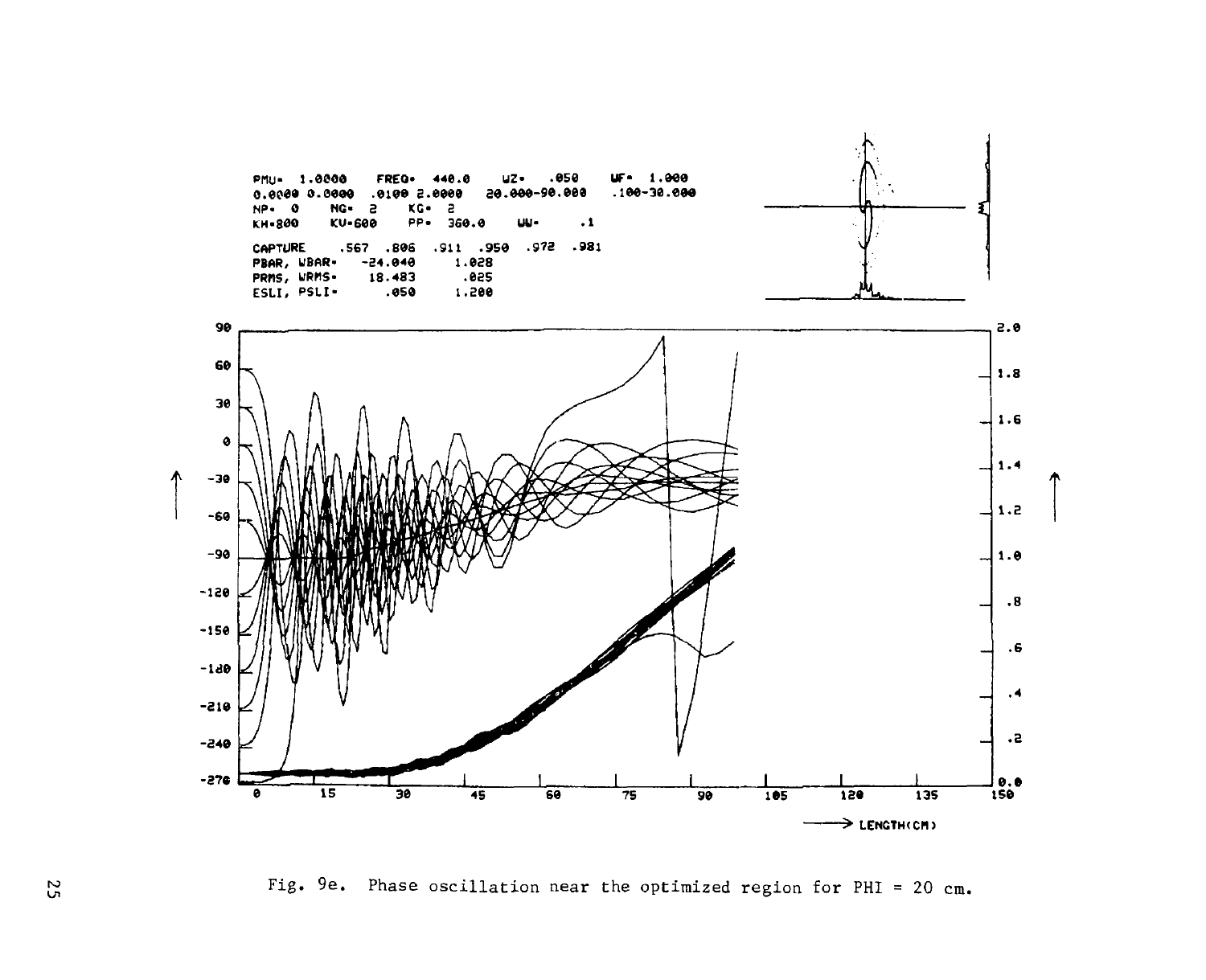| ⊣<br>٠      |  |
|-------------|--|
| ш<br>p<br>Ë |  |

# AN OPTIMIZED PHASE AND FIELD FOR PHI = 0 cm

 $\bar{z}$ 

| <b>Buggarnoon</b>                                                                                                                                            |                                                                                                                                                                                                                                    |                                                                                                                                                                                                                                  |  |  |                                         |  |  |  |                                                                                   |  |  |  |  |  |  |  |  |  |  |
|--------------------------------------------------------------------------------------------------------------------------------------------------------------|------------------------------------------------------------------------------------------------------------------------------------------------------------------------------------------------------------------------------------|----------------------------------------------------------------------------------------------------------------------------------------------------------------------------------------------------------------------------------|--|--|-----------------------------------------|--|--|--|-----------------------------------------------------------------------------------|--|--|--|--|--|--|--|--|--|--|
|                                                                                                                                                              |                                                                                                                                                                                                                                    |                                                                                                                                                                                                                                  |  |  | .<br>• លំលំលំលំលំលំលំលំលំលំលំលំលំលំលំលំ |  |  |  |                                                                                   |  |  |  |  |  |  |  |  |  |  |
| <u>ិទីទំនង់កំពុំព័ច្ចវ</u>                                                                                                                                   |                                                                                                                                                                                                                                    | ីវីទ្ធិក្នុងក្នុងក្នុងក្នុងក្នុងប្រាប់ប្រាប់ប្រាប់ប្រាប់ប្រាប់ប្រាប់ប្រាប់ប្រាប់ប្រាប់ប្រាប់ប្រាប់ប្រាប់ប្រាប់<br>ក្នុងក្នុងក្នុងក្នុងក្នុងប្រាប់ប្រាប់ប្រាប់ប្រាប់ប្រាប់ប្រាប់ប្រាប់ប្រាប់ប្រាប់ប្រាប់ប្រាប់ប្រាប់ប្រាប់ប្រាប់ប |  |  |                                         |  |  |  |                                                                                   |  |  |  |  |  |  |  |  |  |  |
|                                                                                                                                                              |                                                                                                                                                                                                                                    |                                                                                                                                                                                                                                  |  |  |                                         |  |  |  |                                                                                   |  |  |  |  |  |  |  |  |  |  |
| JU FUI-1003<br>1111110000<br>11111000000                                                                                                                     |                                                                                                                                                                                                                                    | e e se se se se se de distritution de la conservació de la conservació de la conservació de la conservació de                                                                                                                    |  |  |                                         |  |  |  |                                                                                   |  |  |  |  |  |  |  |  |  |  |
| לממת ממשבט ממפקס מספר המה במקרא ברדר ברדר בשממפס ממפס ממפס מטיסט משפט ממשפט.<br>בא לא האדם משפט למשפט משפט משפט לא האדם משפט משפט ממשפט משפט משפט משפט משפט. |                                                                                                                                                                                                                                    |                                                                                                                                                                                                                                  |  |  |                                         |  |  |  |                                                                                   |  |  |  |  |  |  |  |  |  |  |
| $uF = 1.000$<br>.600-30.000                                                                                                                                  |                                                                                                                                                                                                                                    |                                                                                                                                                                                                                                  |  |  |                                         |  |  |  |                                                                                   |  |  |  |  |  |  |  |  |  |  |
|                                                                                                                                                              | มีอัติจัดเกิดตั้งที่ 2 มีอัติจัดเกิดตั้งที่ 2 มีอัติจัดตั้งของการ 1 มีอัติจัดเกิดตั้งที่ 2 มีอัติจัดเกิดตั้งที<br>เขติมีอัติจัดเกิดตั้งที่ 2 มีอัติจัดเกิดตั้งที่ 2 มีอัติจัดเกิดตั้งที่ 2 มีอัติจัดเกิดตั้งที่ 2 มีอัติจัดเกิดต   |                                                                                                                                                                                                                                  |  |  |                                         |  |  |  |                                                                                   |  |  |  |  |  |  |  |  |  |  |
| 09.00-30.000<br>0.000-30.000                                                                                                                                 | າມານ ເພື່ອເປັນການເປັນການ ເພື່ອເປັນການ ເພື່ອເປັນການ ເພື່ອເປັນການ ເພື່ອເປັນການ ເພື່ອເປັນການ ເພື່ອເປັນການ ເພື່ອເປ<br>ທ່າວ ອີຣິດ ອີຣິດ ແລະ ເພື່ອເປັນການ ເພື່ອເປັນການ ເພື່ອເປັນການ ເພື່ອເປັນການ ເພື່ອເປັນການ ເພື່ອເປັນການ ເພື່ອເປັນກ    |                                                                                                                                                                                                                                  |  |  |                                         |  |  |  |                                                                                   |  |  |  |  |  |  |  |  |  |  |
|                                                                                                                                                              |                                                                                                                                                                                                                                    |                                                                                                                                                                                                                                  |  |  |                                         |  |  |  |                                                                                   |  |  |  |  |  |  |  |  |  |  |
| FREG= 40.0<br>.0800 2.0000<br>2 KG= 1                                                                                                                        |                                                                                                                                                                                                                                    |                                                                                                                                                                                                                                  |  |  |                                         |  |  |  |                                                                                   |  |  |  |  |  |  |  |  |  |  |
|                                                                                                                                                              |                                                                                                                                                                                                                                    |                                                                                                                                                                                                                                  |  |  |                                         |  |  |  |                                                                                   |  |  |  |  |  |  |  |  |  |  |
| $\begin{array}{c} .0000 \\ .0000 \\ .0000 \end{array}$                                                                                                       | ទី<br>ក្នុងការពិតមានក្នុងការពិតមានការពិតមានការពិតប្រាក់ និងការពិតមានការពិតមានការពិតមានការពិតមានការពិតមានការពិតមានការ<br>ក្នុងការពិតមានការពិតមានការពិតមានការពិតមានការពិតមានការពិតមានការពិតមានការពិតមានការពិតមានការពិតមានការពិតមានកា |                                                                                                                                                                                                                                  |  |  |                                         |  |  |  |                                                                                   |  |  |  |  |  |  |  |  |  |  |
| PFN-<br>0.3000<br>NP-                                                                                                                                        | Z-NMTUGLOOG-NMTUGL                                                                                                                                                                                                                 |                                                                                                                                                                                                                                  |  |  |                                         |  |  |  | ិនិងទី១៥៣៥០៩៣០៥០១៦ ដែលបានសង្គម និង តែ<br>- តាំងប្អូនបានបានប្អូនបានបានបង្កើតទី២០០០ |  |  |  |  |  |  |  |  |  |  |

 $\hat{\mathcal{A}}$ 

 $\overline{26}$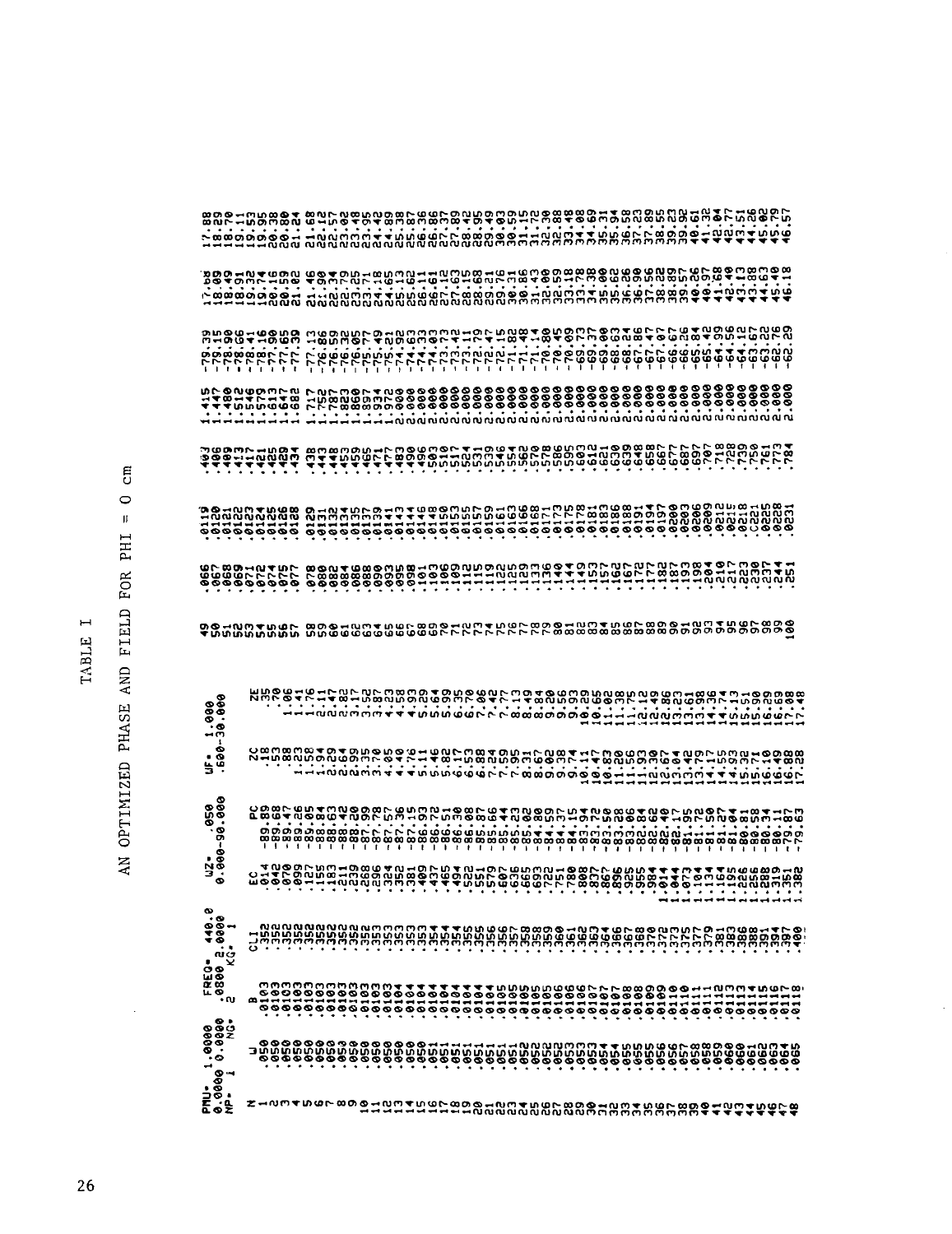TABLE I (cont)

| N   | U     | B      | <b>CLI</b> | EC     | РC       | 2C     | ZE     |
|-----|-------|--------|------------|--------|----------|--------|--------|
| 101 | .258  | .0235  | . 796      | 2.000  | -61.82   | 46.97  | 47.37  |
| 192 |       |        | .808       | 5.606  | -61.34   | 47.77  | 48.18  |
|     | . 266 | .0238  |            |        |          | 48.59  | 49.00  |
| 103 | .274  | . 6242 | 820.       | 2.000  | -60.85   |        |        |
| 104 | -282  | .0245  | .832       | 2.000  | -60.35   | 49.41  | 49.83  |
| 105 | . 291 | .0249  | .844       | 5.000  | -59.85   | 50.25  | 50.67  |
| 106 | . 390 | .0253  | .857       | 2.000  | -59.34   | 51.10  | 51.53  |
| 107 | . 309 | .0256  | . 870      | 2.000  | -58.82   | 51.96  | 52.40  |
| 108 | .318  | - 9560 | -883       | 569.5  | -58.30   | 52.84  | 53.28  |
| 189 | . 327 | - 9564 | . 896      | 2.000  | -57.76   | 53.73  | 54.18  |
| 110 | .337  | .0268  | . 909      | 800. 2 | -57.22   | 54.63  | 55.09  |
|     |       |        |            |        |          | 55.55  | 56.01  |
| 111 | . 347 | .0272  | .923       | 2.000  | -56.67   | 56.48  | 56.95  |
| 112 | . 358 | . 0276 | .937       | 2.000  | $-56.11$ |        |        |
| 113 | . 369 | .0280  | .951       | 5.000  | $-55.55$ | 57.42  | 57.90  |
| 114 | 380 . | .0284  | .965       | 2.000  | $-54.97$ | 58.38  | 58.86  |
| 115 | . 391 | .0289  | .979       | 2.000  | -54.39   | 59.35  | 59.84  |
| 116 | .403  | .0293  | .994       | 2.000  | -53.80   | 60.34  | 60.84  |
| 117 | .415  | .0297  | 1.009      | 5.660  | -53.20   | 61.34  | 61.85  |
| 118 | .427  | -0302  | 1.024      | 5.000  | -52.59   | 62.35  | 62.87  |
|     |       |        |            |        |          | 63.39  | 63.91  |
| 119 | .440  | .0306  | 1.039      | 2.000  | $-51.97$ |        |        |
| 120 | . 453 | .0311  | 1.055      | 2.000  | -51.34   | 64.43  | 64.96  |
| 121 | . 467 | .0315  | 1.070      | 2.000  | $-50.70$ | 65.50  | 66.03  |
| 153 | . 481 | 8320ء  | 1.086      | 2.000  | $-50.06$ | 66.57  | 67.12  |
| 123 | . 495 | .0325  | 1.102      | 2.000  | $-49.40$ | 67.67  | 55.83  |
| 124 | .510  | 6569.  | 1.119      | 2.000  | $-48.73$ | 68.78  | 69.34  |
| 125 | .525  | .0334  | 1.135      | 2.000  | $-48.06$ | 69.91  | 70.48  |
|     |       |        |            |        |          | 71.05  | 71.63  |
| 126 | .541  | .0339  | 1.152      | 2.000  | $-47.37$ |        |        |
| 127 | .557  | .0344  | 1.169      | 5.000  | $-46.67$ | 72.21  | 72.80  |
| 128 | .573  | .0349  | 1.186      | 2.000  | -45.97   | 73.39  | 73.99  |
| 129 | .590  | .0355  | 1.204      | -006.5 | $-45.25$ | 74.58  | 75.19  |
| 130 | .608  | 9360.  | 1.222      | 2.000  | -44.52   | 75.80  | 76.41  |
| 131 | . 626 | .0365  | 1.240      | 2.000  | $-43,78$ | 77.03  | 77.65  |
| 132 | .644  | .0370  | 1.258      | 2.000  | $-43.04$ | 78.27  | 78.91  |
| 133 | .663  | .0376  | 1,276      | 2.000  | -42.28   | 79.54  | 80.18  |
|     |       |        |            |        |          |        |        |
| 134 | . 682 | .0381  | 1.295      | 2.000  | $-41.50$ | 80.83  | 81.48  |
| 135 | .702  | .0387  | 1.314      | 2.000  | -40.72   | 82.13  | 82.79  |
| 136 | .723  | -0392  | 1.333      | 2.000  | -39.93   | 83.45  | 84.13  |
| 137 | .744  | .0398  | 1.352      | 2.000  | -39.12   | 84.80  | 85.48  |
| 138 | . 765 | .0404  | 1.372      | 2.000  | $-38.31$ | 86.16  | 86.85  |
| 139 | . 787 | .0409  | 1.391      | 2.000  | $-37.48$ | 87.54  | 88.24  |
| 140 | .810  | .0415  | 1.411      | 2.000  | $-36.64$ | 88.94  | 89.65  |
|     | .833  | . 0421 | 1.431      |        |          | 90.36  | 91.08  |
| 141 |       |        |            | 5000.5 | $-35.78$ |        |        |
| 142 | .857  | .0427  | 1.452      | 5.000  | -34.92   | 91.80  | 92.53  |
| 143 | .881  | .0433  | 1.472      | 2.000  | $-34.04$ | 93.27  | 94.01  |
| 144 | .906  | .0439  | 1.493      | 8.000  | $-33.15$ | 94.75  | 95.50  |
| 145 | .932  | .0445  | 1.514      | 2.000  | -32.25   | 96.25  | 97.01  |
| 146 | .958  | . 0452 | 1.536      | 2.000  | -31.33   | 97.78  | 98.55  |
| 147 | .985  | .0458  | 1.555      | 2.000  | $-30.41$ | 99.32  | 100.11 |
| 148 | 1.012 | .0464  | 1.572      | 2.000  | -30.00   | 100.89 | 101.68 |

dimensions for a typical case are shown in Table I where PHI =  $0 \text{ cm}$ , ESLI = 0.08 MV/m/cm, and PSLI =  $0.6^{\circ}/\text{cm}$ .

## IV. **CONCLUS ION**

Longitudinal oscillation studies were made of particles with low beta and low rigidity. To our surprise, 100% capture efficiency is easily attained, and the 98% region is rather wide. However as the cell's size becomes rather small, the bore diameter also decreases. Thus, a study to determine space-charge effects will be necessary.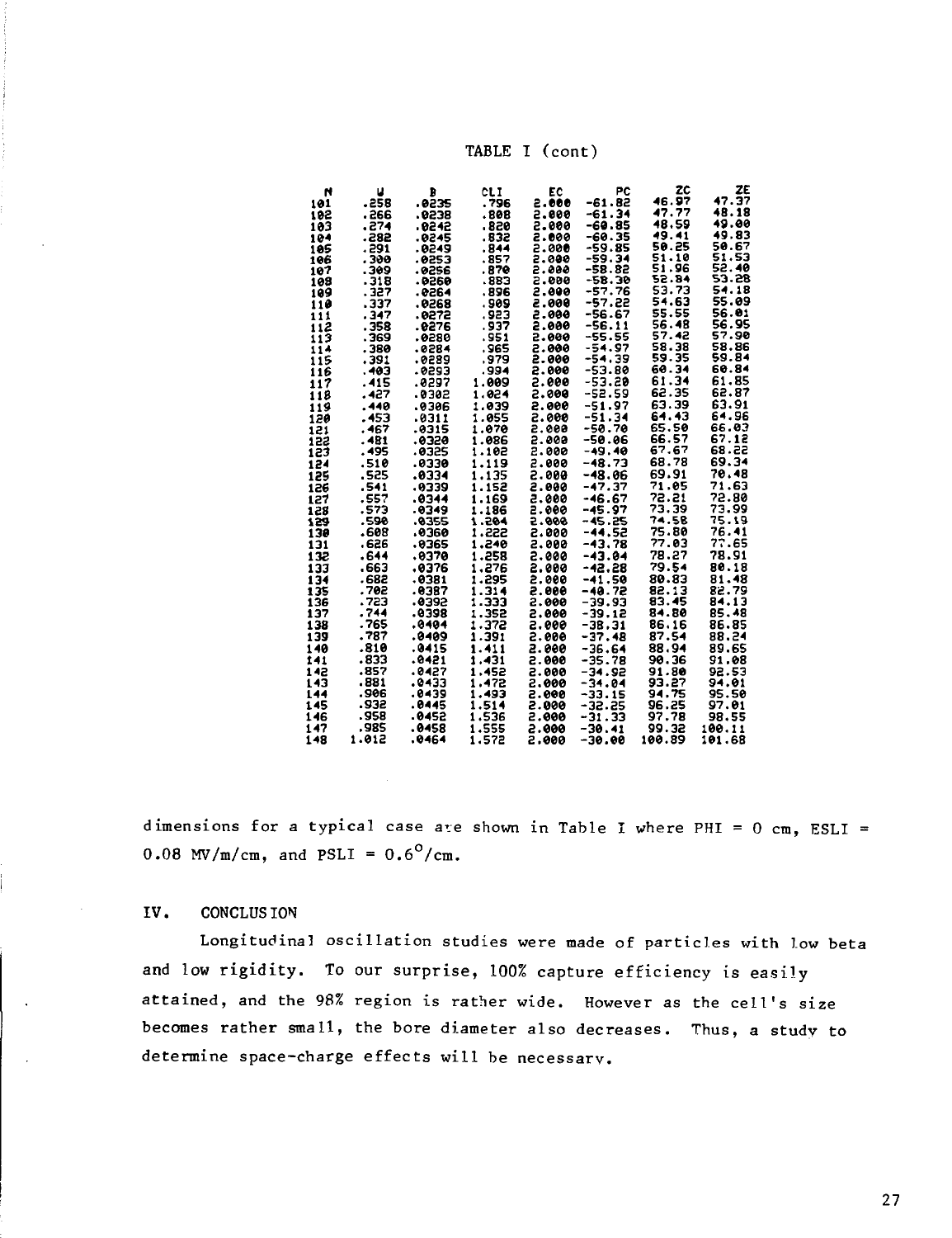## ACKNOWLEDGMENTS

I am very much indebted to Dr. Swenson for suggesting this study. Also I thank T. Wangler, LASL Group AT-l, for discussing the interpretation of the Kapchinskii-Teplyakov formulation. Discussions with J. Potter, R. Stokes, K. Crandall, LASL Group AT-l, and S. Williams, HEDL, were also encouraging. The authors wishes to express his sincere thanks to all AT-l group members, E. Knapp, and R. Jameson of the LASL Accelerator Division Office for their hospitality during my stay in LASL. I also wish to thank S. 0. Schriber of the Chalk River Nuclear Laboratories, Canada, for his help. My stay at LASL was made possible by a grant from the Yoshida Foundation of Science and Technology, Tokyo, Japan.

## **REFERENCES**

- 1. Ia. B. Fainberg, "Alternating Phase Focusing," CERN Symposium 11 (1956).
- 2. D. A. Swenson, "Alternating Phase Focused Linacs," Part. Accl. 7, 61 (1975).
- 3. G. M. Anisimov and V. A. Teplyakov, "Focusing by an Accelerating Field," Pribory i Tekhnika Eksperimenta 1, 21 (1963).
- 4. F. Fer, P. Lapostolle, C. Bieth, A. Cabrespine, "Cross-Gradient Focusing in Linear Accelerators," Proc. Int. Conf. High Energy Accelerators, Dubna, USSR (1963).
- 5. I. M. Kapchinskii and V. A. Teplyakov, "Linear Ton Accelerator with Spatially Homogeneous Strong Focusing," Pribory i Tekhnika Eksperimenta 2, 19 (1970).
- 6. I. M. Kapchinskii, "Ion Linear Accelerator with Strong High-Frequency Focusing - Beam Dynamics in the Section with Spatially Uniform Focusing Part I," Serpukhov Institute for High Energy Physics report IHP-INZH 72-29 (1972).
- 7. I. M. Kapchinskii, "Linear Ion Accelerator with High-Frequency Strong Focusing: Dynamics of the Beam in Sections with Spatially Homogeneous Focusing: Part 2," Los Alamos Scientific Laboratory translation LA-TR-79-4 (1979).
- 8. B. L. Ioffe, I. M. Kapchinskii, N, V. Lazarev, A. D. Leongardt, I. V. Chuvilo and R. G. Vasilkov, "The Scheme of a 14 MeV Intensive Neutron Generator with a Two Frequency Deuteron Linac," Moscow Institute of Theoretical and Experimental Physics report ITEP-118 (1977).